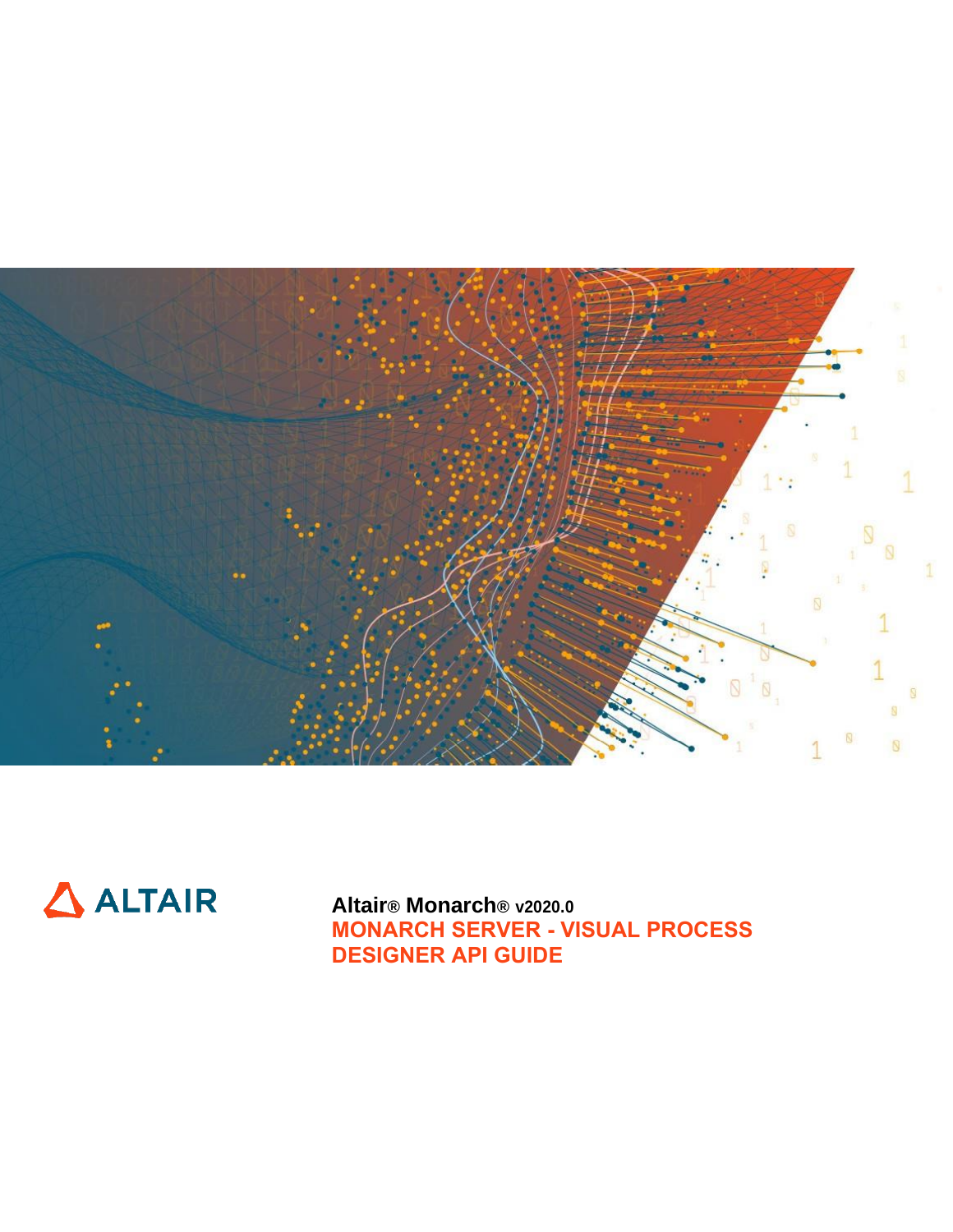## **TABLE OF CONTENTS**

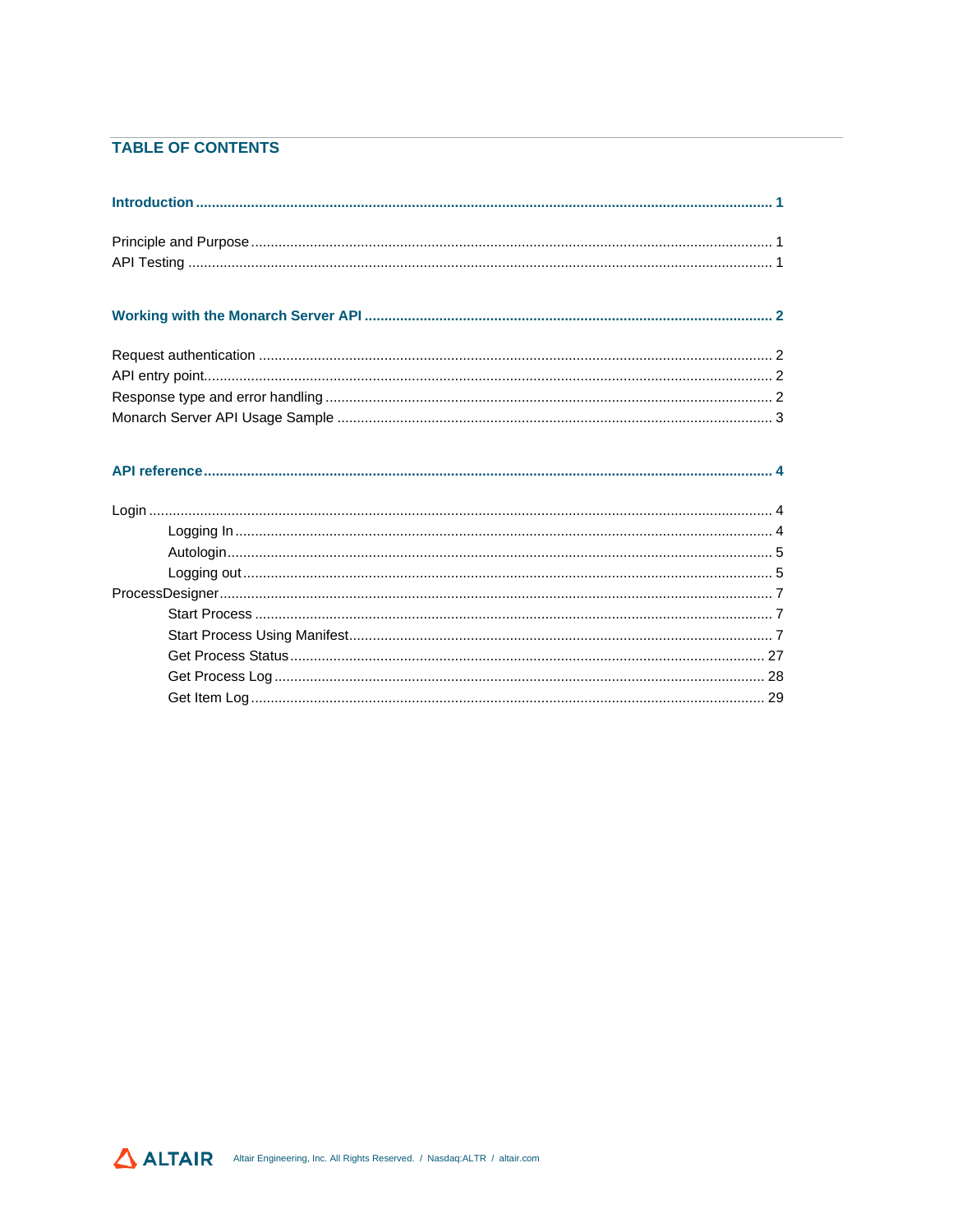# <span id="page-2-0"></span>**INTRODUCTION**

<span id="page-2-1"></span>Monarch Server provides the API for external applications based on the Hypertext Transfer Protocol (HTTP).

# **PRINCIPLE AND PURPOSE**

The API allows external applications to use various functions of Monarch Server and access the Monarch Server database data. Using the API, a new front-end or automation application can be built easily on top of Monarch Server.

# <span id="page-2-2"></span>**API TESTING**

You can test how the API works on the interactive API help page at

http://localhost/MSAdmin/api/help

On this page, you can view detailed information about each method and test all the methods by clicking the **Test API**  button.



### **NOTES**

In Monarch Server v2020.0 that is upgraded from previous versions (e.g., v13.2), the virtual folders could still be labeled as "DSAdmin" (or "DSClient"). In this case, use "DSAdmin" (or "DSClient") instead of "MSAdmin" (or "MSClient") to open the Admin (or Client) page.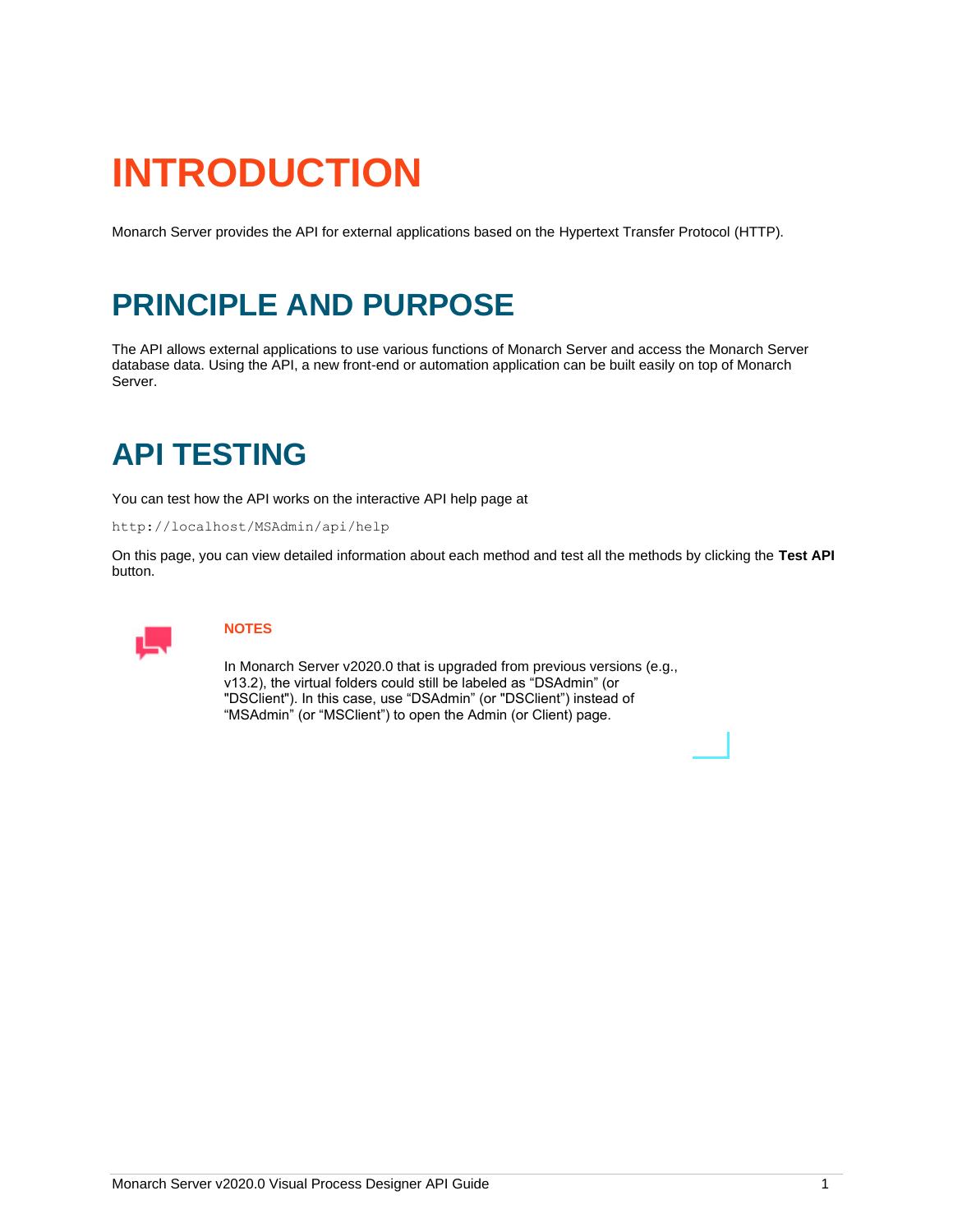# <span id="page-3-0"></span>**WORKING WITH THE MONARCH SERVER API**

<span id="page-3-1"></span>To work with the Monarch Server API successfully, review the information below.

# **REQUEST AUTHENTICATION**

<span id="page-3-2"></span>For authentication, use the [Login](#page-5-1) method.

# **API ENTRY POINT**

The Monarch Server HTTP API is accessed through an entry point.

The format of the request URL is

http://<host>:<port>/MSAdmin/api

Here, <host> is the name of the computer where Monarch Server is running, and <port> is the port number on which the Monarch Server is listening.

The request can be sent using either an HTTP GET or an HTTP POST method (unless specified otherwise). The target area can be either the top window or a new browser window.

Parameter values that contain URL-prohibited symbols must be encoded as required by the URL specification.

<span id="page-3-3"></span>Some parameters depend on a particular operation type.

# **RESPONSE TYPE AND ERROR HANDLING**

A response to a request can be either one of the following depending on the success condition:

- $\Box$ Request succeeded (the response has a corresponding MIME-type or an HTTP redirect)
- $\Box$ Request failed

Depending on the operation nature and status, the response can be one of the following:

- Standard Monarch Server error page describing the nature of the error (for HTML-based views)
- **HTTP** error code with an optional message
- XML error description (non-HTML views)  $\Box$

In case of an XML error description, the response type is text/xml. The format of an XML error message is

```
<Error>
<Message>[Message]</Message>
<ExceptionMessage>[ExceptionMessage]</ExceptionMessage>
```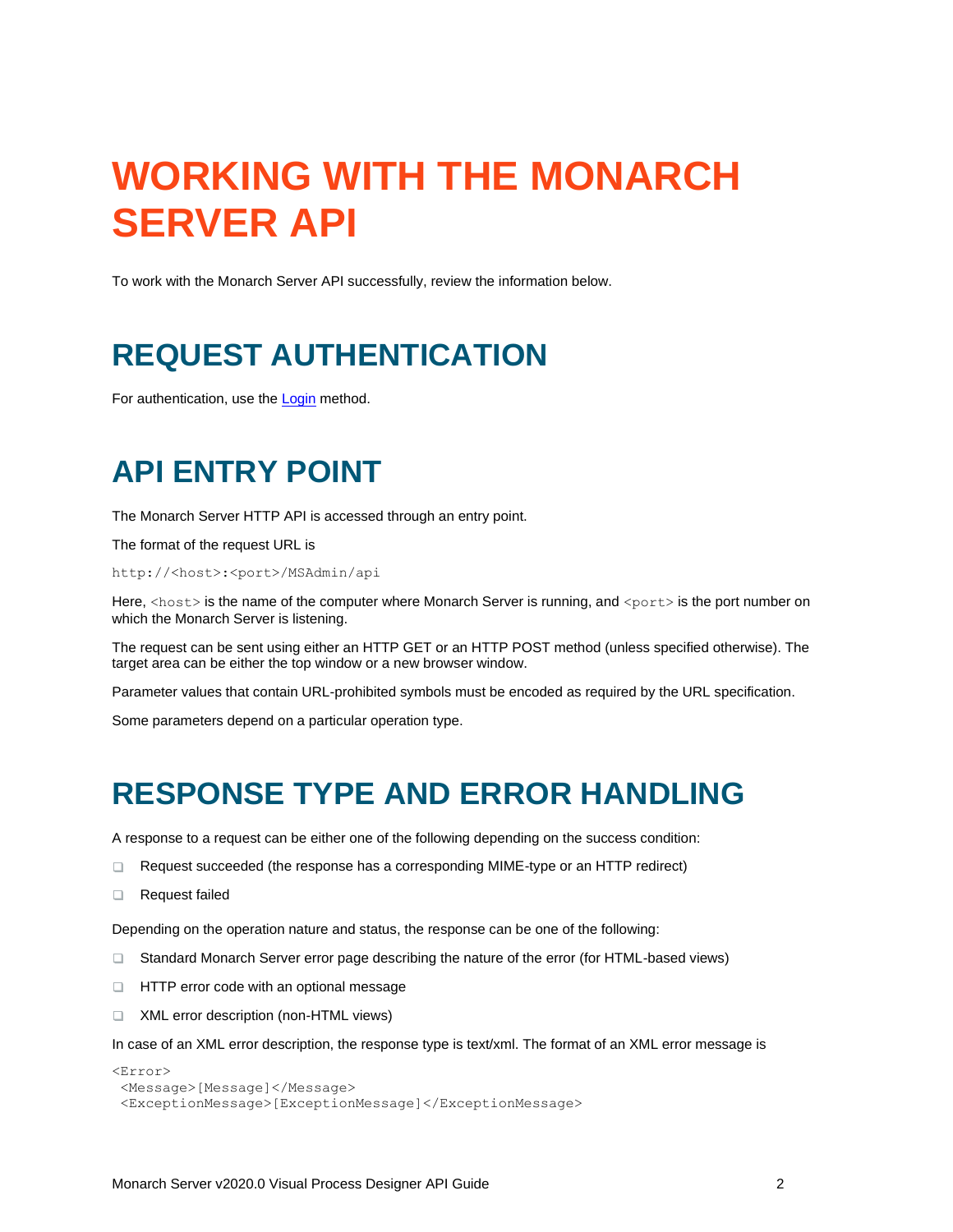```
<ExceptionType>[ExceptionType]</ExceptionType>
<StackTrace>[StackTrace]</StackTrace>
</Error>
```
The admin application can check the root node's name if text/xml content is returned to determine whether an error occurred.

# <span id="page-4-0"></span>**MONARCH SERVER API USAGE SAMPLE**

Use th[e Login](#page-5-1) method for user authentication.

http://localhost/MSAdmin/api/login

Upon logging in, the user can either stay in the system or leave via th[e Logout](#page-6-1) method.

http://localhost/MSAdmin/api/logout?redirectUrl={redirectUrl}

The user can use different methods to get information about a visual process. See example below.

1. Use th[e Start Process](#page-8-1) method to start a visual process and get a tracking ID.

http://localhost/MSAdmin/api/v1/visualprocesses/start

- 2. Then, use th[e Get Status](#page-28-0) method to get the status of the visual process. http://localhost/MSAdmin/api/v1/visualprocesses/{trackingId}/status
- 3. Use the **Get Log** method to get a log of the visual process. http://localhost/MSAdmin/api/v1/visualprocesses/{trackingId}/log

The user can utilize the Visual Process Designer API Samples installed using the Single Installer.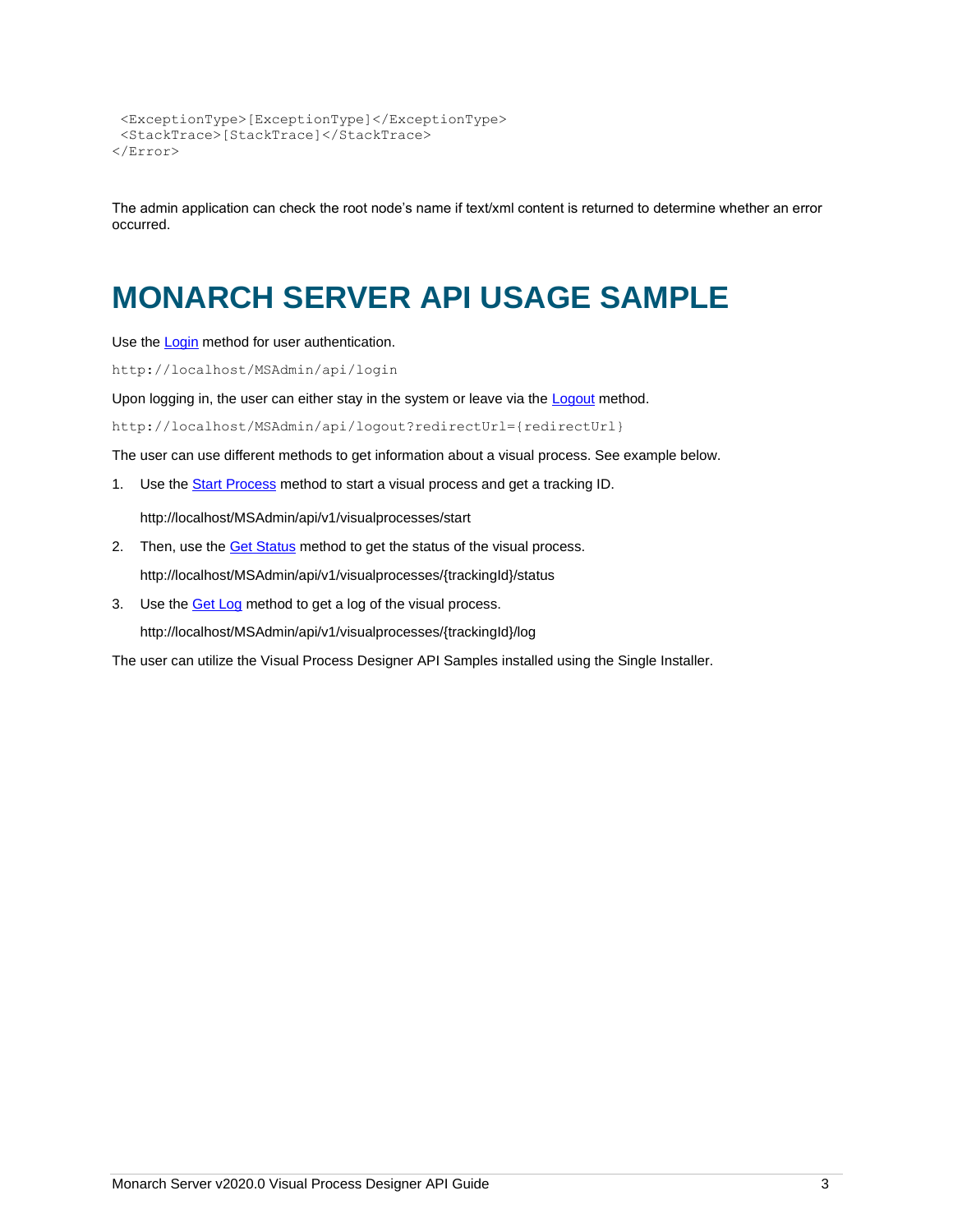# <span id="page-5-0"></span>**API REFERENCE**

<span id="page-5-1"></span>The following is a complete reference of the methods supported by the Monarch Server API.

# **LOGIN**

Use the following methods to begin and end a user session to work with Monarch Server.

# <span id="page-5-2"></span>**Logging In**

Used to establish a "session" — a secure environment for further operation.

### **POST Method**

The entry point for this method is

api/login

#### **Request Information**

URI Parameters: None

The body parameters are as follows:

| <b>NAME</b> | <b>DESCRIPTION</b> | <b>TYPE</b> | <b>ADDITIONAL INFORMATION</b> |
|-------------|--------------------|-------------|-------------------------------|
| Username    | Username           | String      | Required                      |
| Password    | Password           | String      | None                          |
| Domain      | User domain        | String      | None                          |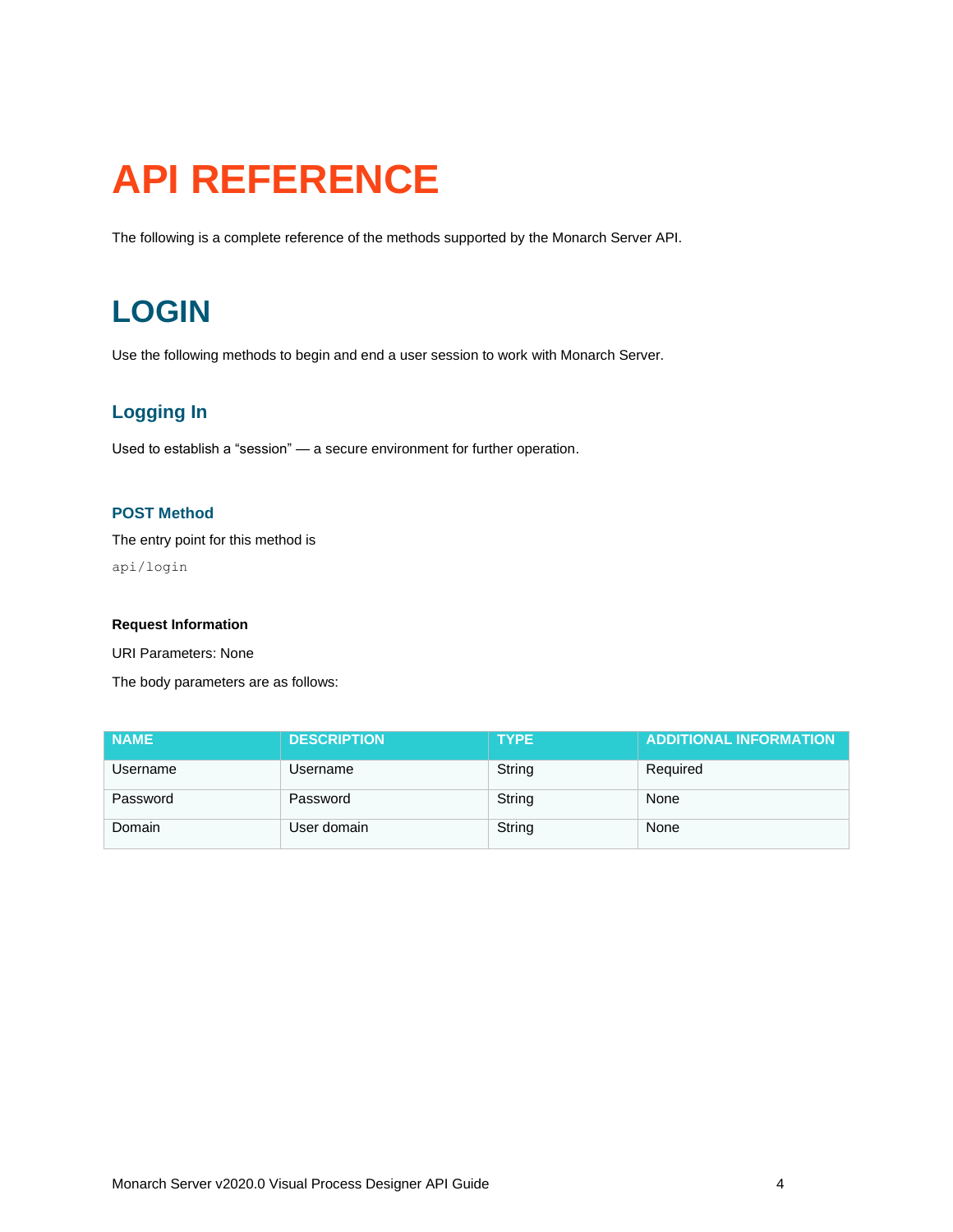#### **Request format sample (application/json, text/json):**

```
{
  "Username": "sample string 1",
  "Password": "sample string 2",
  "Domain": "sample string 3"
}
```
#### **Request format sample (application/xml, text/xml):**

```
<LoginRequest xmlns:i="http://www.w3.org/2001/XMLSchema-instance" 
xmlns="http://schemas.datacontract.org/2004/07/Datawatch.Web.EnterpriseServer.Common.M
odels.Api">
  <Domain>sample string 3</Domain>
  <Password>sample string 2</Password>
  <Username>sample string 1</Username>
</LoginRequest>
```
# <span id="page-6-0"></span>**Autologin**

Used to establish a "session" when the Active directory authentication is enabled with the selected SSO option.

### **POST method**

The entry point for this method is api/autologin

#### **Request Information**

URI Parameters: None

Body Parameters: None

# <span id="page-6-1"></span>**Logging out**

This operation terminates the current API session. It can be useful when the maximum number of user sessions is limited.

#### **GET method**

The entry point for this method is

api/logout?redirectUrl={redirectUrl}

#### **Request Information**

The URI parameter is as follows: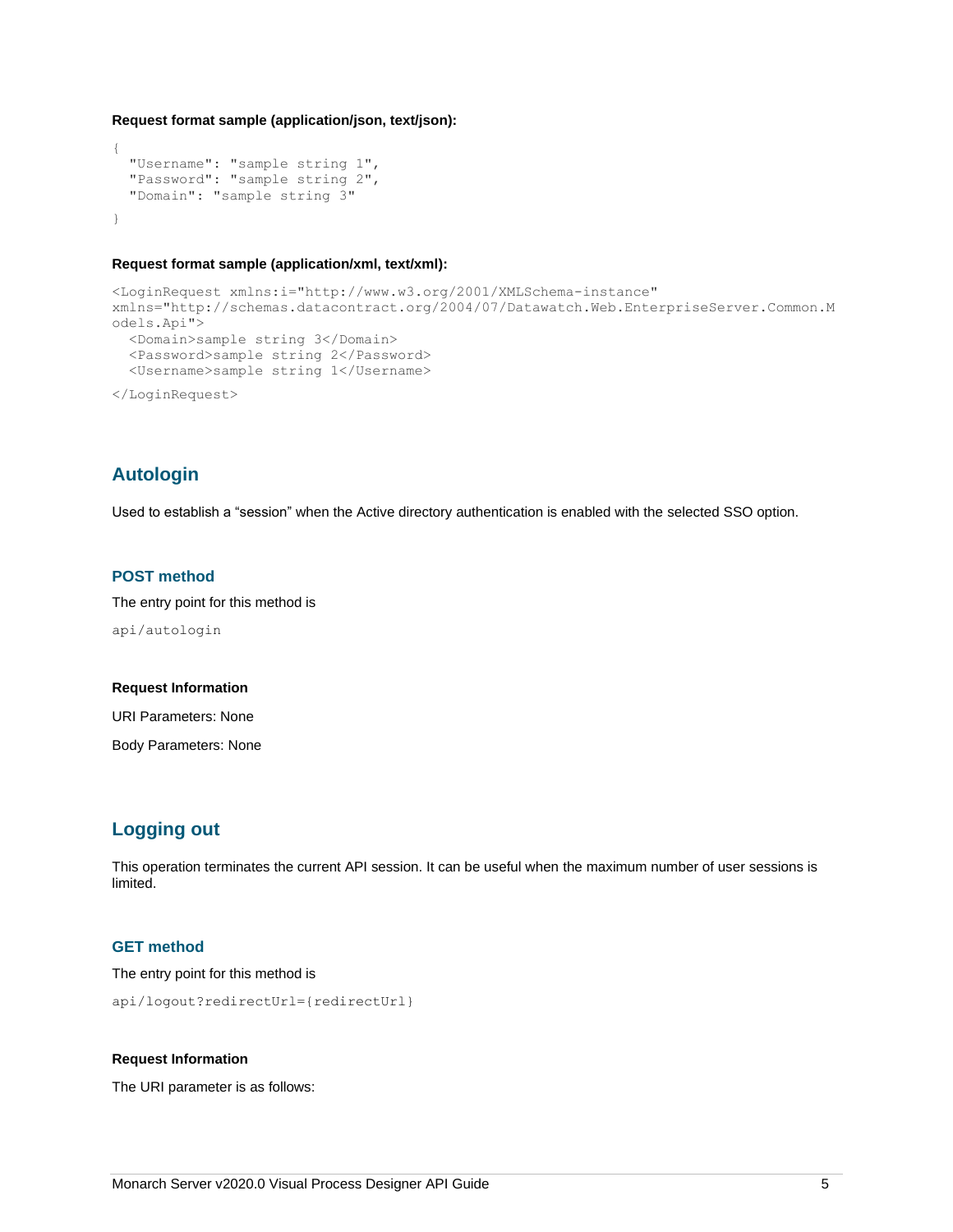| <b>Name</b> | <b>Description</b>                                                                                          | <b>Type</b> | <b>Additional information</b> |
|-------------|-------------------------------------------------------------------------------------------------------------|-------------|-------------------------------|
| redirectUrl | URL for redirection after session<br>termination. If this parameter is<br>absent, then no redirect is sent. | String      | None                          |

Body Parameters: None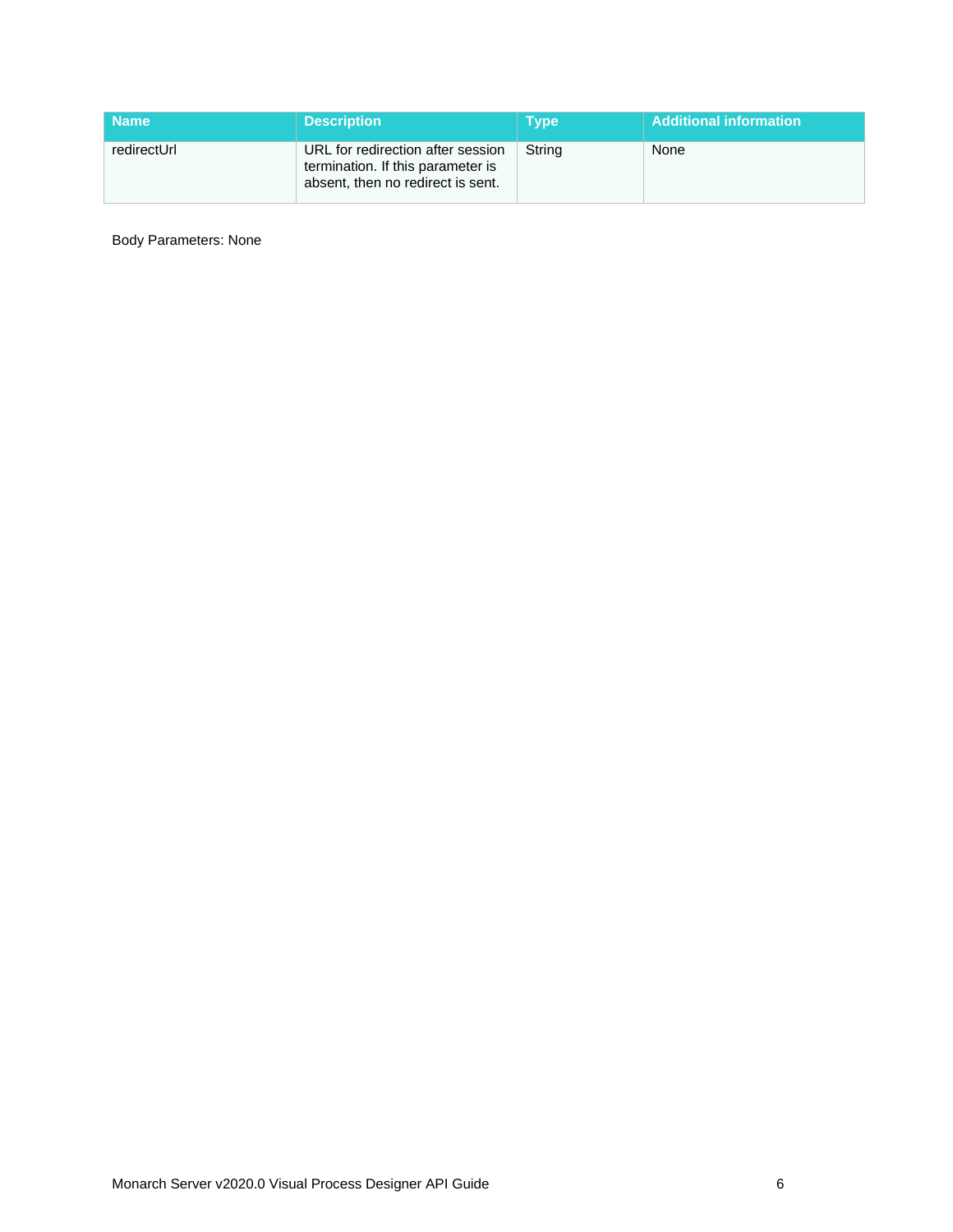# <span id="page-8-0"></span>**PROCESSDESIGNER**

This allows the use of Visual Process Designer as a web service.

### <span id="page-8-1"></span>**Start Process**

This initiates a visual process.

#### **POST method**

The entry point for this method is api/v1/visualprocesses/start

#### **Request Information**

URI parameters: None Body parameters: None

#### **Request format sample (application/json, text/json)**

"sample string 1"

Here, "sample string 1" is a name of a visual process.

#### **Request format sample (application/xml, text/xml)**

```
<string xmlns="http://schemas.microsoft.com/2003/10/Serialization/">sample string 
1</string>
```
#### **Response Information**

Resource Description: None

## <span id="page-8-2"></span>**Start Process Using Manifest**

This initiates a visual process as described by a given manifest.

#### **POST method**

The entry point for this method is api/v1/visualprocesses/startwithmanifest **Request Information**

URI Parameters: None

Body parameters: None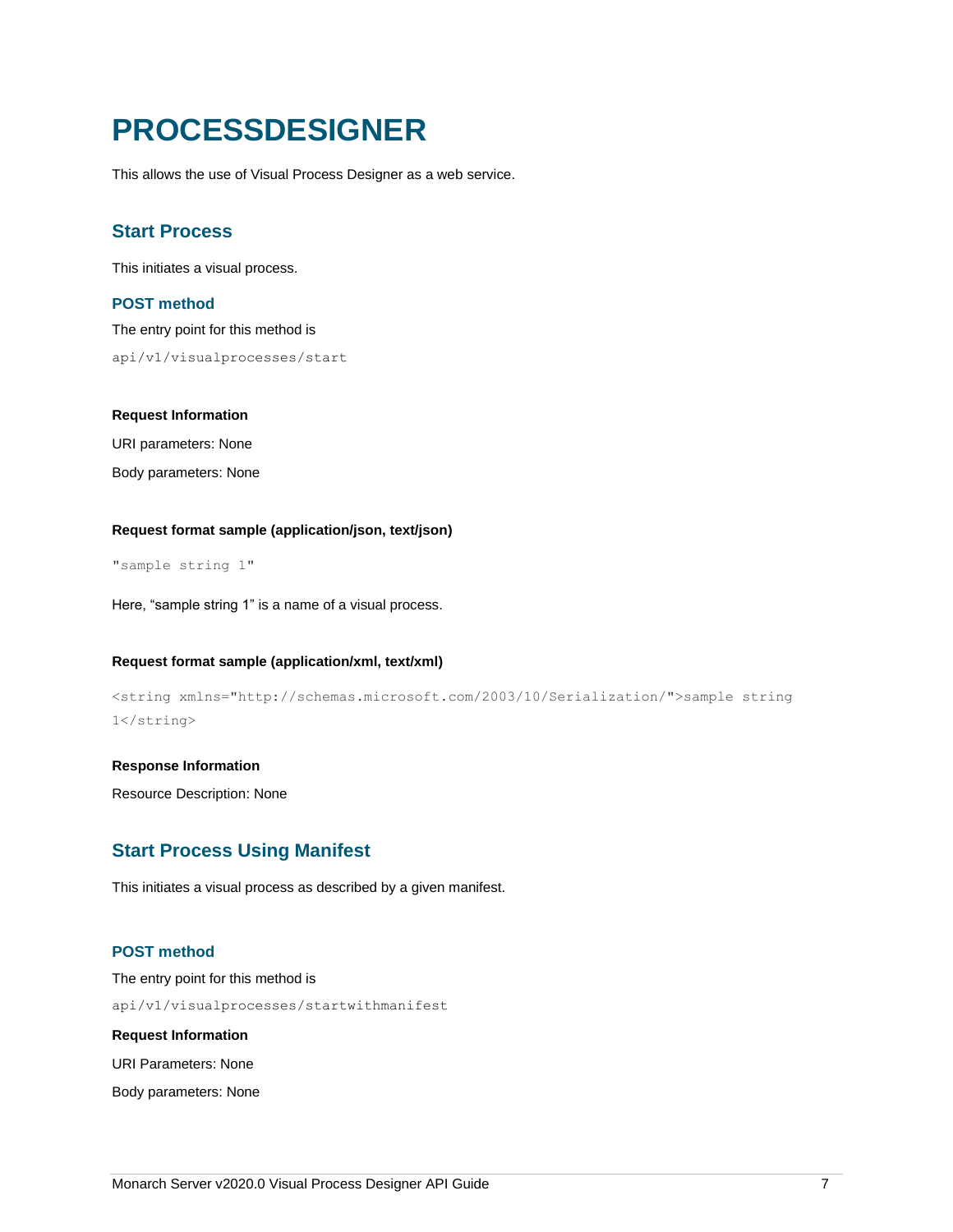#### **Request format sample (application/json, text/json)**

"sample string 1"

For Model, Input, RunTime fields, Export, Credentials, DataPrep items, and Burster, "sample string 1" may be replaced as follows.

#### Model: {

```
"ProcessName": "sample string 1", 
   "ProcessItems": [
{
       "ItemType": "ModelFile",
       "Model": {
         "Location": "sample string 3",
         "Name": "sample string 2", 
        "ExternalLookupOption": [
{
                  "Name": "sample string 4",
                  "Password": "sample string 5"
}
]
 }
     }
]
}
```
#### **Input:**

#### *File input*

```
{
"ProcessName": "sample string 1", 
  "ProcessItems": [
{
      "ItemType": "InputFile",
      "FileInput": {
 "FileLocation": "sample string 3",
 "PdfPassword": "sample string 4",
        "Name": "sample string 2"
      }
    }
]
}
```
#### *Web Input*

```
{
"ProcessName": "sample string 1", 
   "ProcessItems": [
{
       "ItemType": "InputWeb",
       "WebInput": {
         "Location": "sample string 6",
         "PdfPassword": "sample string 7",
```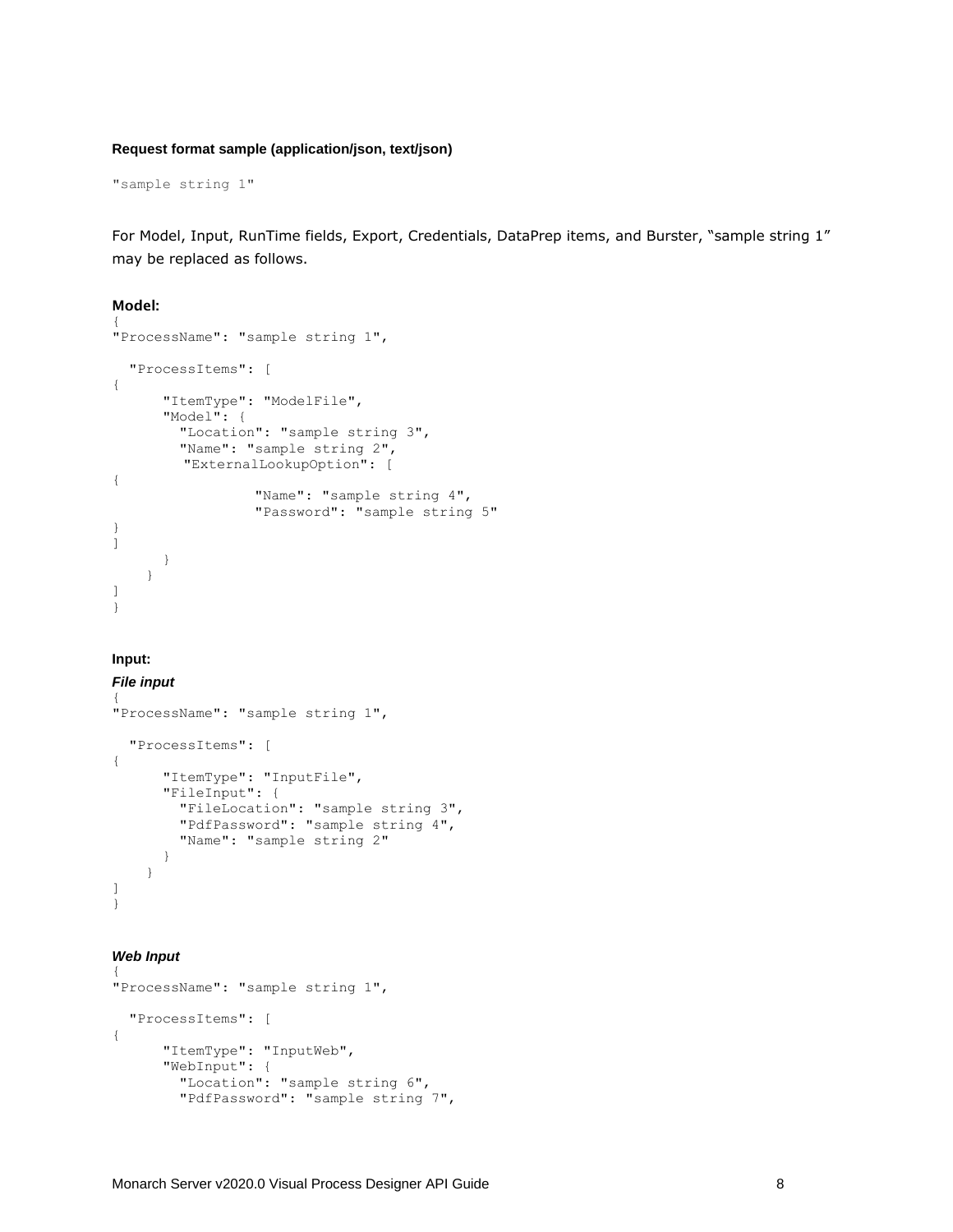```
 "Name": "sample string 5"
      }
    }
]}
```
#### *Database Input*

```
{
"ProcessName": "sample string 1", 
   "ProcessItems": [ {
       "ItemType": "InputDatabase",
 "DatabaseInput": {
 "DataSource": "sample string 9",
         "Password": "sample string 10",
         "TableName": "sample string 11",
         "Filter": "sample string 12",
         "ReplaceNulls": true/false,
         "FirstRowContainsNames": true/false,
        "TextParameters": {
           "LinesToIgnoreAtStart": int,
        "AllowEmbeddedLineBreaks": true/false,
           "Delimiter": "sample string 13",
           "TextQualifier": "sample string 14",
           "TextEncoding": "sample string 15"
         },
         "Name": "sample string 8"
      }
    }
]}
```
#### *Content System Input* {

```
"ProcessName": "sample string 1", 
   "ProcessItems": [ {
       "ItemType": "InputContentSystem",
       "ContentSystemInput": {
         "Since": "sample string 14",
         "Till": "sample string 15",
         "DocType": {
           "Id": 1
         },
         "SelectCriteria": "ByDate",
         "DateType": "FilingDate",
         "Name": "sample string 13"
      }
    }
]}
```
#### **Runtime field:**

```
{
"ProcessName": "sample string 1",
        "runtime_fields": [ {
```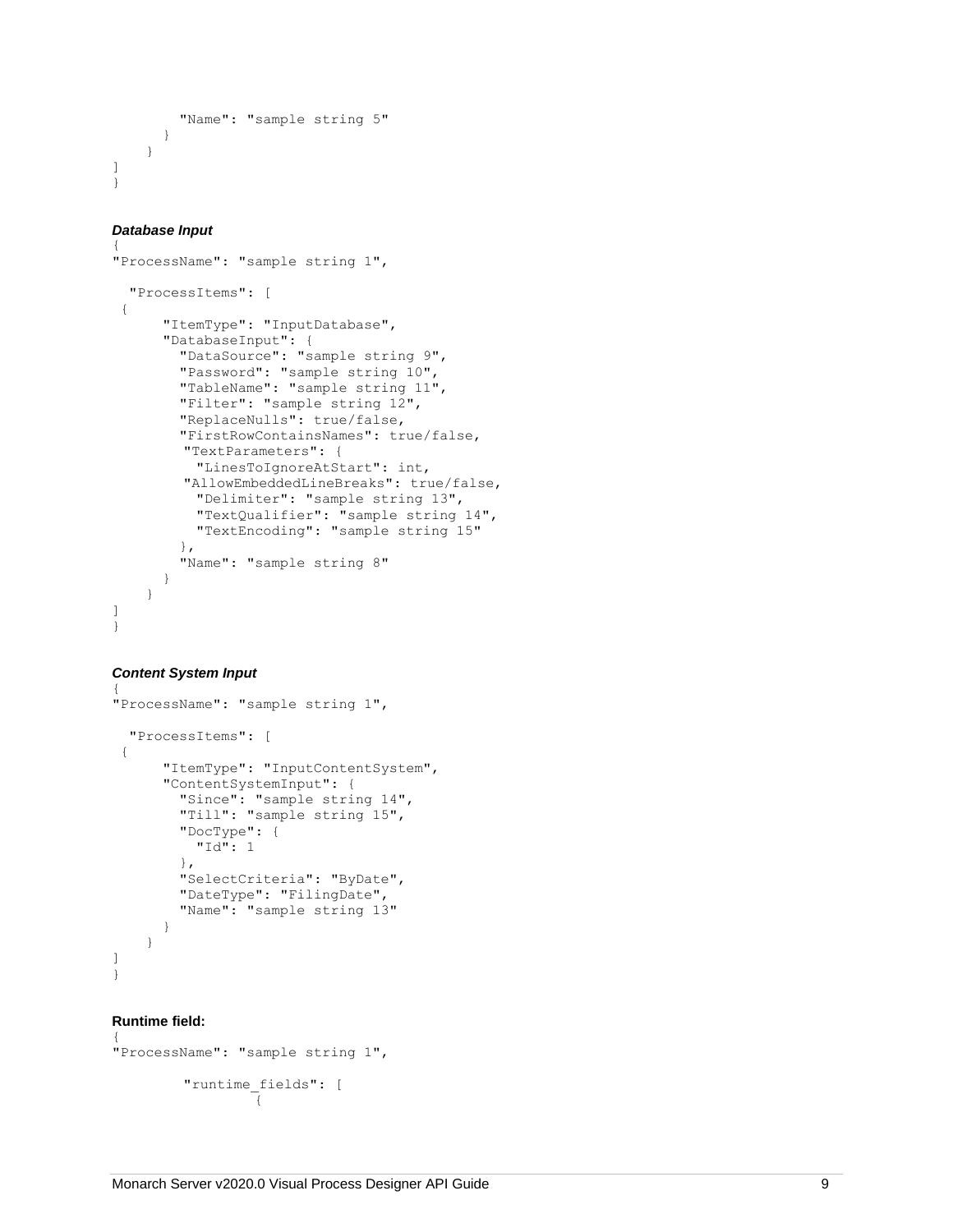```
"name": "sample string 2", 
                  "value": "sample string 3"
                  }
         ]
}
```
#### **Credentials:**

```
{
"ProcessName": "sample string 1", 
   "ProcessItems": [
   {
       "ItemType": "Credentials",
       "Credentials": {
         "HttpCredential": {
 "UserName": "sample string 3",
 "Password": "sample string 4",
           "Domain": "sample string 5",
           "UseCurrent": false/true
        },
         "FtpCredential": {
           "UserName": "sample string 6",
           "Password": "sample string 7",
           "Domain": "sample string 8",
           "UseCurrent": false/true
 },
 "S3Credential": {
           "UserName": "sample string 9",
           "Password": "sample string 10",
          "Domain": "sample string 11",
          "UseCurrent": false/true
        },
         "Name": "sample string 2"
      }
    }
]
}
```
### Exports

#### *Report Export* {

```
"ProcessName": "sample string 1", 
   "ProcessItems": [
 {
       "ItemType": "ExportReport",
       "ExportReport": {
         "Destination": "sample string 3",
         "ExportFileExistingOptions": "Overwrite",
         "Name": "sample string 2"
       }
     }
]
}
```
#### *Table Export*

```
{
"ProcessName": "sample string 1", 
   "ProcessItems": [
```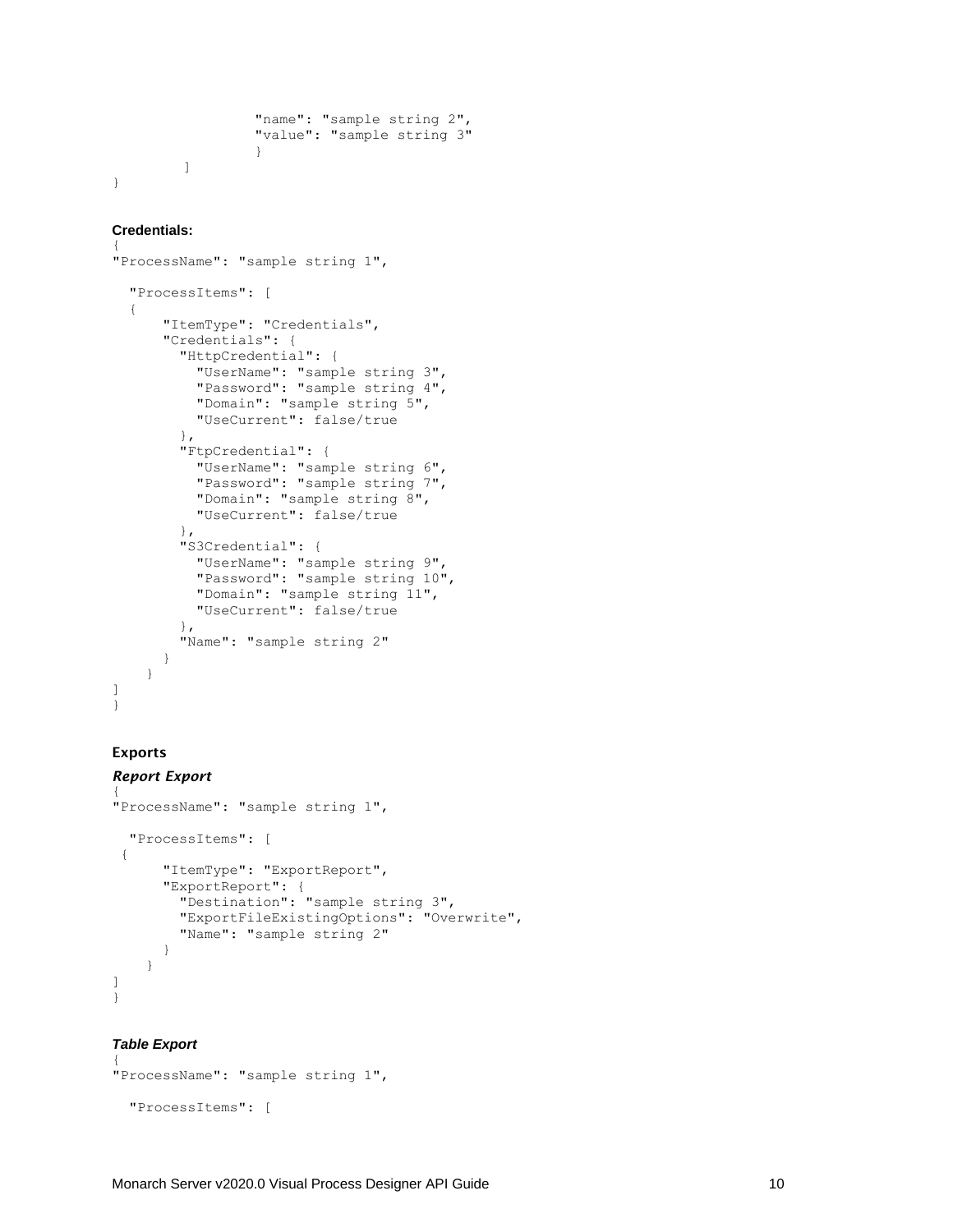```
{
       "ItemType": "ExportTable",
       "ExportTable": {
         "OutputType": "FileSystem/Database",
         "Destination": "sample string 3",
         "FileName": "sample string 4",
 "ExportFileType": "Unspecified",
 "WhenFileExist": "Overwrite",
        "ConnectionString": "sample string 5",
         "ConnectionStringPassword": "sample string 6",
         "TableName": "sample string 7",
         "WhenTableExist": "Overwrite",
         "ByFilesNaming": "Filter", 
        "ByTablesNaming": "Unspecified",
         "CurrentSort": {
           "Name": "sample string 8",
           "NoSort": false/true
         },
         "CurrentFilter": {
           "Name": "sample string 9",
           "NoFilter": false/true,
           "AllFilters": true/false
         },
         "Name": "sample string 2"
       }
     }
]
}
```
#### *Summary Export* {

```
"ProcessName": "sample string 1", 
   "ProcessItems": [
 {
       "ItemType": "ExportSummary",
       "ExportSummary": {
         "OutputType": "FileSystem/Database",
         "Destination": "sample string 3",
         "FileName": "sample string 4",
         "ExportFileType": "Unspecified",
         "WhenFileExist": "Overwrite",
        "ConnectionString": "sample string 5",
         "ConnectionStringPassword": "sample string 6",
         "TableName": "sample string 7",
         "WhenTableExist": "Overwrite",
         "ByFilesNaming": "Filter", 
         "ByTablesNaming": "Unspecified",
         "CurrentSort": {
           "Name": "sample string 8",
           "NoSort": false/true
         },
         "CurrentFilter": {
           "Name": "sample string 9",
           "NoFilter": false/true,
           "AllFilters": true/false
         },
        "CurrentSummary": {
           "Name": "sample string 10",
           "AllSummaries": false/true
         },
         "Name": "sample string 2"
```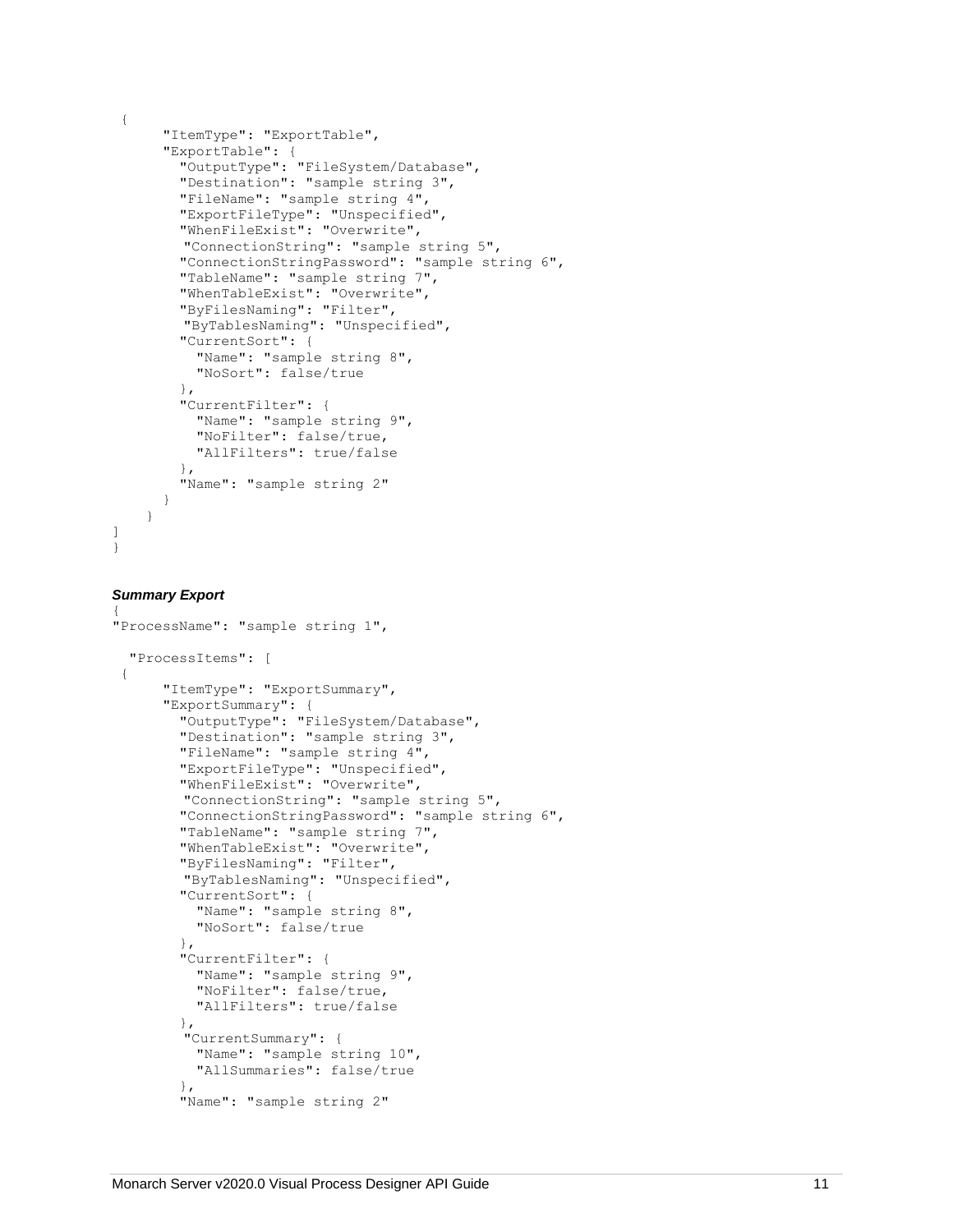} } ] }

#### **DataPrep Items**

#### *Workspace*

```
{
"ProcessName": "sample string 1",
   "ProcessItems": [
     {
       "ItemType": "DataPrepWorkspace",
       "DataPrepWorkspaceItem": {
         "WorkspacePath": "sample string 3",
         "LoadPlans": [
\{ "TableName": "sample string 4",
             "LoadPlanName": "sample string 5"
           },
 {
             "TableName": "sample string 6",
             "LoadPlanName": "sample string 7"
 }
        \frac{1}{2},
         "Name": "sample string 2"
       }
     }
  ]
}
```
#### *DataPrep Export*

```
CSV
{
"ProcessName": "sample string 1", 
   "ProcessItems": [
   {
       "ItemType": "DataPrepExport",
       "DataPrepExportItem": {
         "AllLoadPlans": true/false,
         "ExportPlanNames": [ "sample string 3", "sample string 4"],
         "ExportType": "Delimited",
         "DelimitedExportOptions": {
           "IncludeHeader": true/false,
           "Delimiter": "sample string 6",
           "Qualifier": "sample string 7",
           "Destination": "sample string 5",
           "WhenFileExist": "Overwrite"
         },
         "Name": "sample string 2"
       }
     }
]
}
```
#### *Tableau*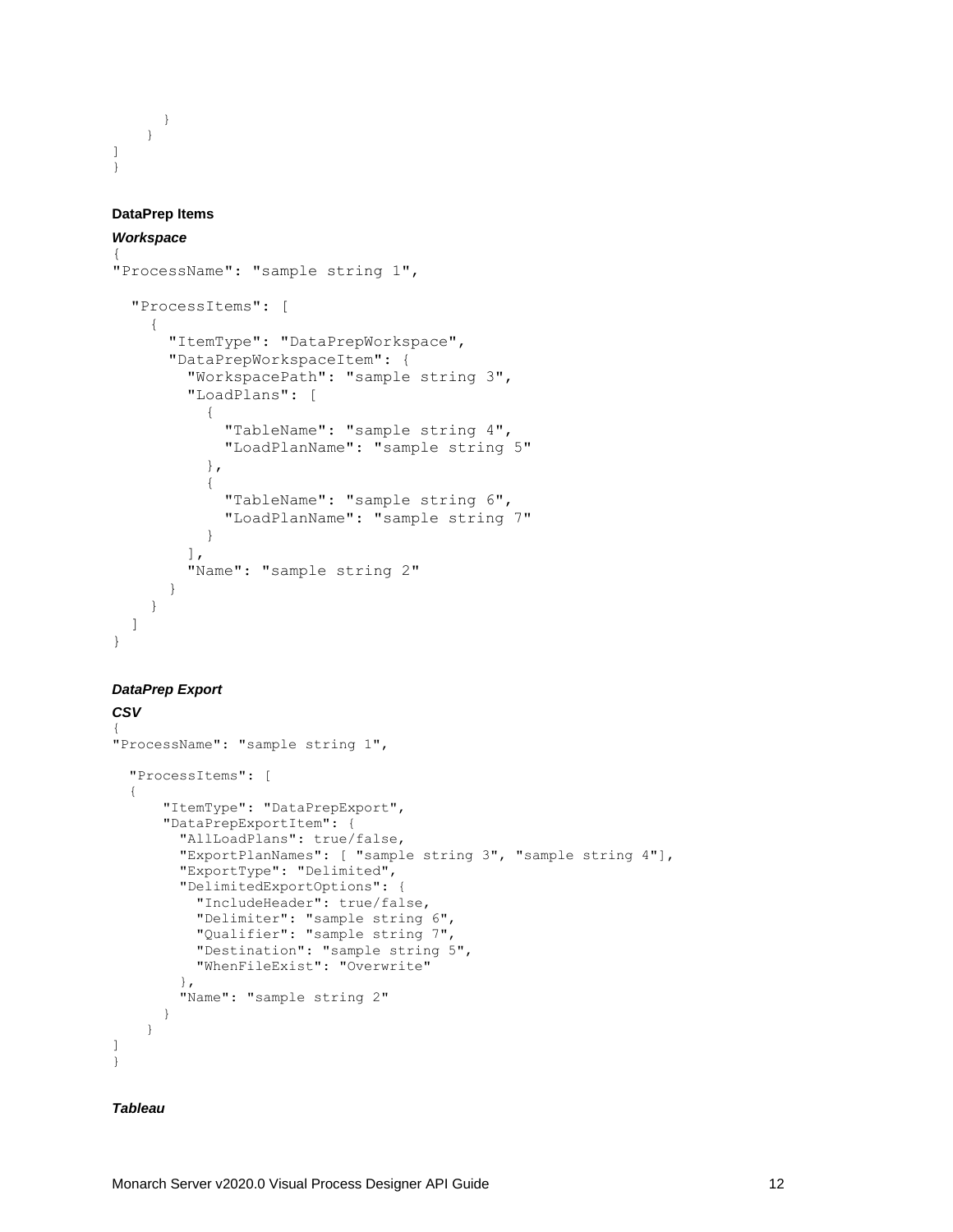```
"ProcessName": "sample string 1", 
   "ProcessItems": [ {
       "ItemType": "DataPrepExport",
       "DataPrepExportItem": {
         "AllLoadPlans": false/true,
          "ExportPlanNames": [
            "sample string 3",
            "sample string 4"
         \frac{1}{\sqrt{2}} "ExportType": "Tableau",
          "TableauExportOptions": {
            "Destination": "sample string 5",
            "WhenFileExist": "Overwrite"
         },
         "Name": "sample string 2"
      }
    }
]}
```
#### *Qlik*

```
Monarch Server v2021.<br>
Monarch Server v2020.0 Visual Process Designer Visual Process Designer Visual Process Designer Visual Process Designer Visual Process Designer Visual Process Designer Visual Process Designer Visual 
{
"ProcessName": "sample string 1", 
   "ProcessItems": [
  {
         "ItemType": "DataPrepExport",
         "DataPrepExportItem": {
           "AllLoadPlans": false/true,
           "ExportPlanNames": [
              "sample string 3",
              "sample string 4"
 ],
 "ExportType": "Qlik",
           "QlikExportOptions": {
              "Destination": "sample string 5",
              "WhenFileExist": "Overwrite"
           },
           "Name": "sample string 2"
       }
     }
]}
```
#### *Excel*

```
{
"ProcessName": "sample string 1", 
   "ProcessItems": [ {
       "ItemType": "DataPrepExport",
       "DataPrepExportItem": {
         "AllLoadPlans": false/true,
         "ExportPlanNames": [
           "sample string 3",
           "sample string 4"
         ],
         "ExportType": "MicrosoftExcel",
```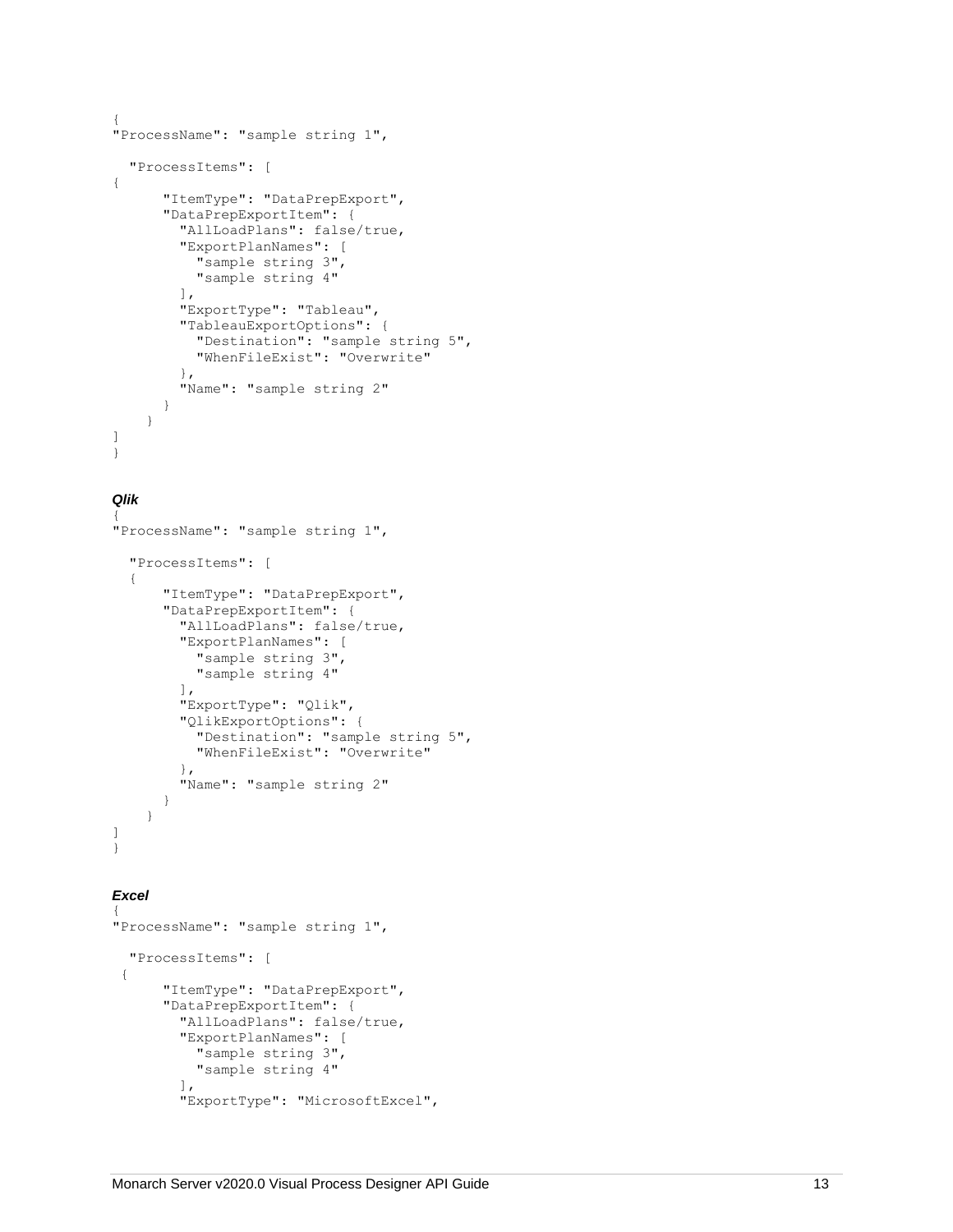```
 "ExcelExportOptions": {
           "TableName": "sample string 6",
           "WhenTableExist": "Overwrite",
           "Destination": "sample string 5",
           "WhenFileExist": "Overwrite"
         },
         "Name": "sample string 2"
      }
    }
]}
```
#### *Designer*

```
{
"ProcessName": "sample string 1", 
   "ProcessItems": [
  {
       "ItemType": "DataPrepExport",
      "DataPrepExportItem": {
         "AllLoadPlans": false/true,
         "ExportPlanNames": [
           "sample string 3",
           "sample string 4"
         ],
         "ExportType": "DatawatchDesigner",
         "DesignerExportOptions": {
           "TableName": "sample string 6",
           "WhenTableExist": "Overwrite",
           "Destination": "sample string 5",
           "WhenFileExist": "Overwrite"
         },
         "Name": "sample string 2"
      }
    }
]}
```
#### *Access*

```
{
"ProcessName": "sample string 1", 
   "ProcessItems": [
  {
       "ItemType": "DataPrepExport",
       "DataPrepExportItem": {
         "AllLoadPlans": false/true,
          "ExportPlanNames": [
            "sample string 3",
            "sample string 4"
        \frac{1}{2},
        "ExportType": "MicrosoftAccess",
         "AccessExportOptions": {
            "TableName": "sample string 6",
            "WhenTableExist": "Overwrite",
           "Destination": "sample string 5",
           "WhenFileExist": "Overwrite"
         },
         "Name": "sample string 2"
      }
    }
]
```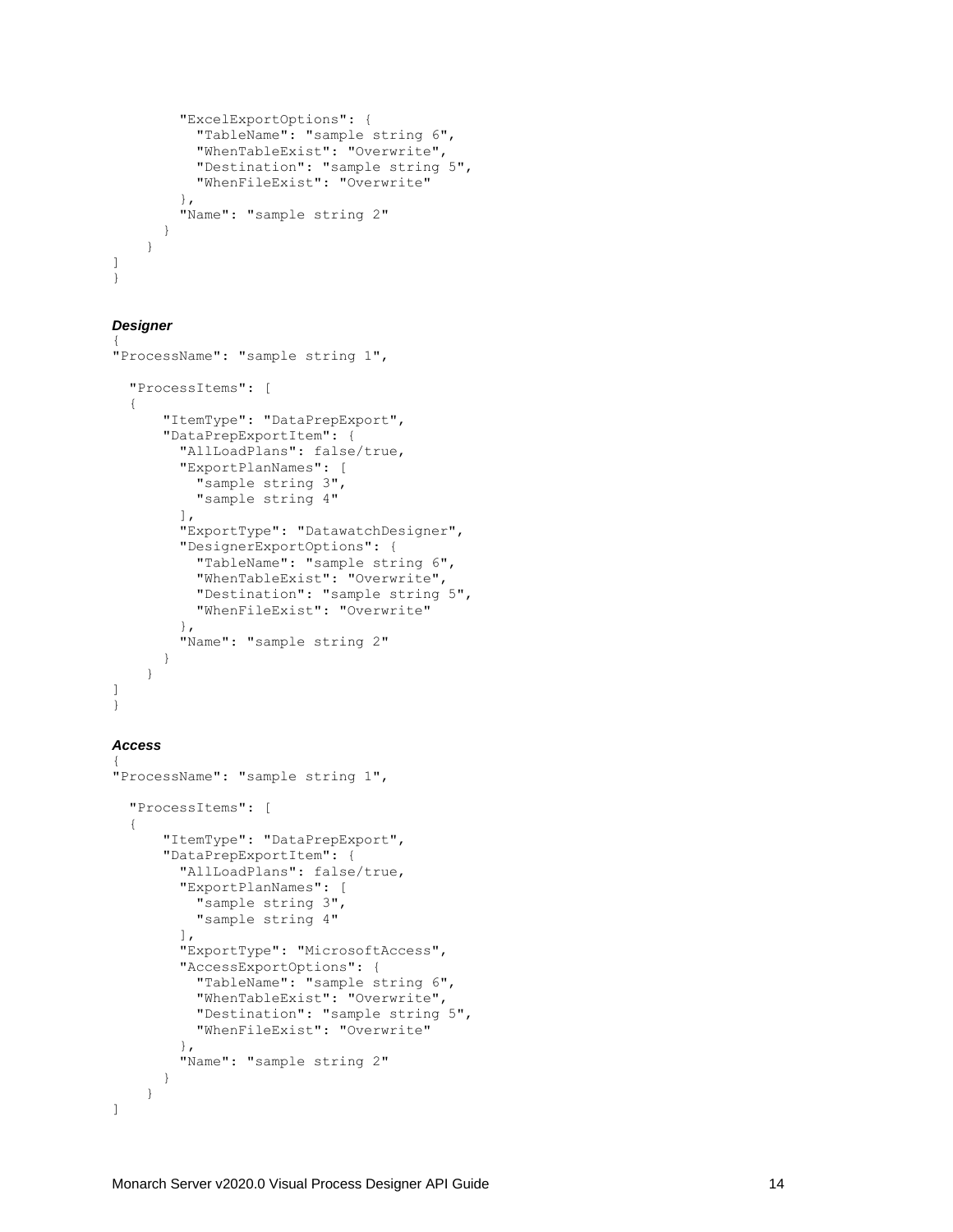#### *OleDB*

```
Mondert Server v2020.0 Visual Process Designer Visual Process Designer API Guide 15 }<br>
Western variable the server variable transformation of the server variable transformation of the server variable transformation of the
{
"ProcessName": "sample string 1", 
   "ProcessItems": [
  {
        "ItemType": "DataPrepExport",
        "DataPrepExportItem": {
           "AllLoadPlans": false/true,
           "ExportPlanNames": [
             "sample string 3",
              "sample string 4"
          \cdot "ExportType": "OleDb",
           "OleDbExportOptions": {
              "IncludePassword": true/false,
 "Password": "sample string 5",
 "TableName": "sample string 6",
              "WhenTableExist": "Overwrite",
              "Destination": "sample string 7"
           },
           "Name": "sample string 2"
       }
     }
]}
```

```
Cognos
```

```
{
"ProcessName": "sample string 1", 
   "ProcessItems": [
  {
       "ItemType": "DataPrepExport",
       "DataPrepExportItem": {
         "AllLoadPlans": false/true,
         "ExportPlanNames": [
           "sample string 3",
           "sample string 4"
        \frac{1}{2},
         "ExportType": "Cognos",
         "CognosExportOptions": {
           "ServerUrl": "sample string 6", 
         "Namespace": "sample string 7", 
         "UserName": "sample string 8", 
           "Password": "sample string 9",
            "IsAnonymous": false/true,
            "TableName": "sample string 5",
            "WhenTableExist": "Overwrite"
         },
         "Name": "sample string 2"
      }
    }
]}
```
#### *Power BI*

{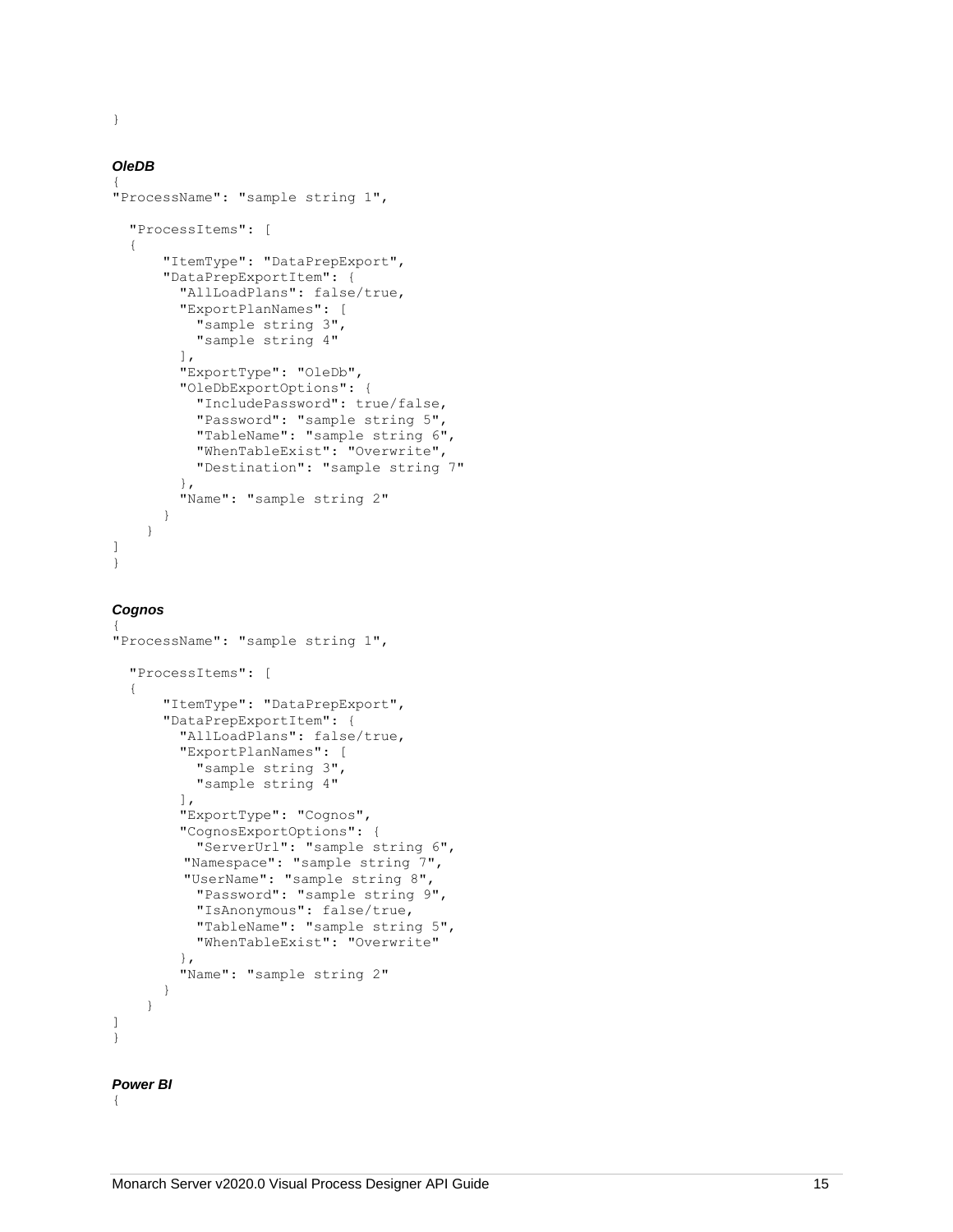```
"ProcessName": "sample string 1", 
   "ProcessItems": [
  {
       "ItemType": "DataPrepExport",
       "DataPrepExportItem": {
         "AllLoadPlans": false/true,
         "ExportPlanNames": [
           "sample string 3",
           "sample string 4"
         ],
          "ExportType": "PowerBI",
         "PowerBIExportOptions": {
           "AccessToken": "sample string 3",
         "RefreshToken": "sample string 4",
          "TableName": "sample string 5",
           "WhenTableExist": "Overwrite"
         },
         "Name": "sample string 2"
      }
    }
]}
```
#### *Knowledge Studio*

```
{
"ProcessName": "sample string 1", 
   "ProcessItems": [ {
       "ItemType": "DataPrepExport",
       "DataPrepExportItem": {
         "AllLoadPlans": false/true,
         "ExportPlanNames": [
           "sample string 3",
           "sample string 4"
        \frac{1}{2} "ExportType": "Angoss",
         "AngossExportOptions": {
          "Destination": "sample string 5",
 "WhenFileExist": "Overwrite"
         },
         "Name": "sample string 2"
      }
    }
]}
```
#### *Fixed*

```
{
"ProcessName": "sample string 1", 
   "ProcessItems": [ {
       "ItemType": "DataPrepExport",
      "DataPrepExportItem": {
         "AllLoadPlans": false/true,
         "ExportPlanNames": [
           "sample string 3",
           "sample string 4"
         ],
```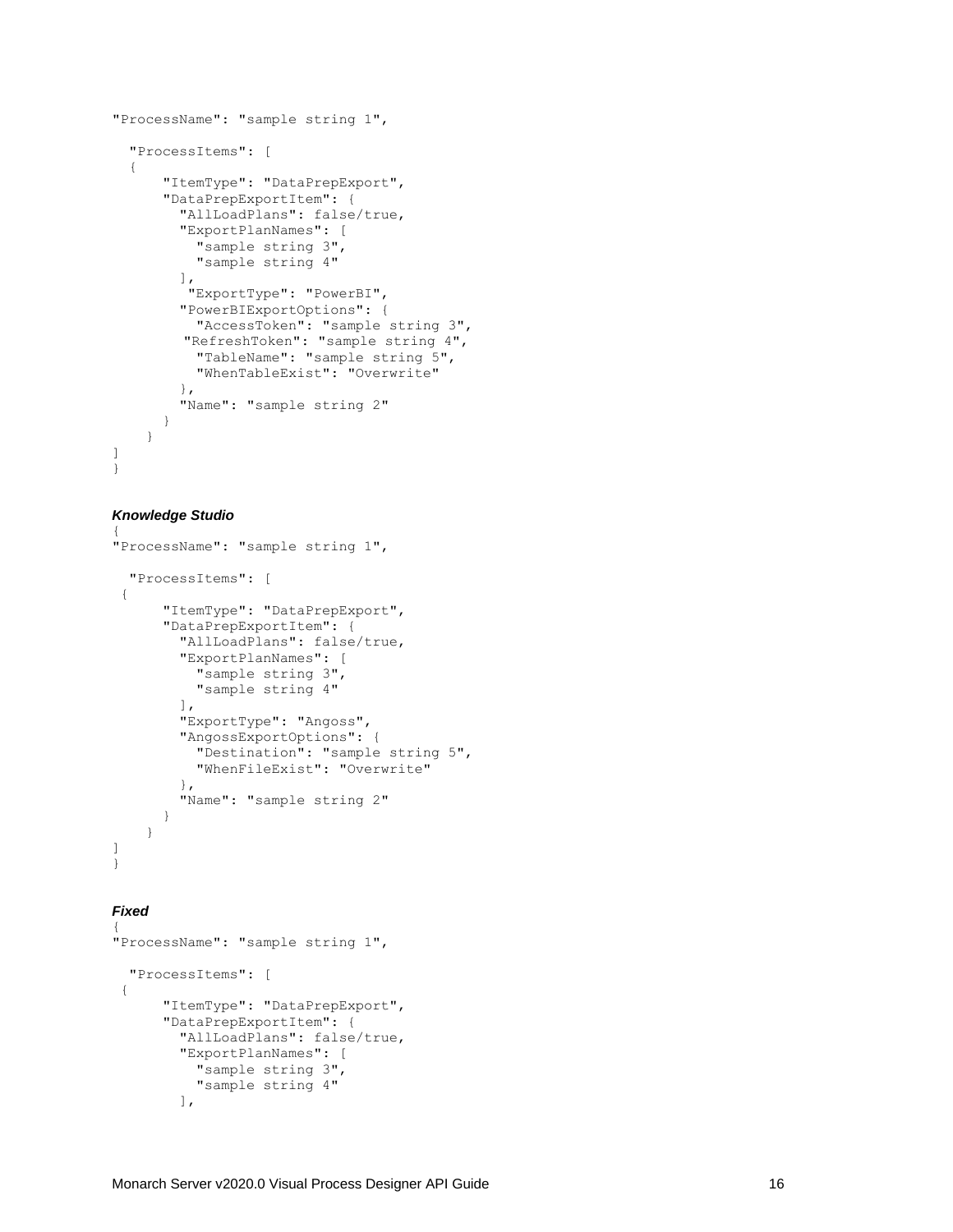```
 "ExportType": "Fixed",
         "FixedExportOptions": {
           "Destination": "sample string 5",
           "WhenFileExist": "Overwrite"
         },
         "Name": "sample string 2"
      }
    }
]}
```
### *SAS*

```
{
"ProcessName": "sample string 1", 
   "ProcessItems": [
  {
       "ItemType": "DataPrepExport",
       "DataPrepExportItem": {
         "AllLoadPlans": false/true,
          "ExportPlanNames": [
            "sample string 3",
            "sample string 4"
        \frac{1}{2} "ExportType": "Sas",
         "SasExportOptions": {
            "TableName": "sample string 5",
            "Destination": "sample string 6",
            "WhenFileExist": "Overwrite"
         },
         "Name": "sample string 2"
      }
    }
]}
```
#### *Knowledge Hub*

```
{
"ProcessName": "sample string 1", 
   "ProcessItems": [
  {
       "ItemType": "DataPrepExport",
      "DataPrepExportItem": {
         "AllLoadPlans": false/true,
         "ExportPlanNames": [
           "sample string 3",
            "sample string 4"
        \frac{1}{2},
         "ExportType": "Swarm",
         "SwarmExportOptions": {
           "TableName": "sample string 5",
           "DestinationFolderId": 1,
           "Password": "sample string 6",
           "UseDefaultCredentials": true/false
         },
         "Name": "sample string 2"
      }
    }
]}
```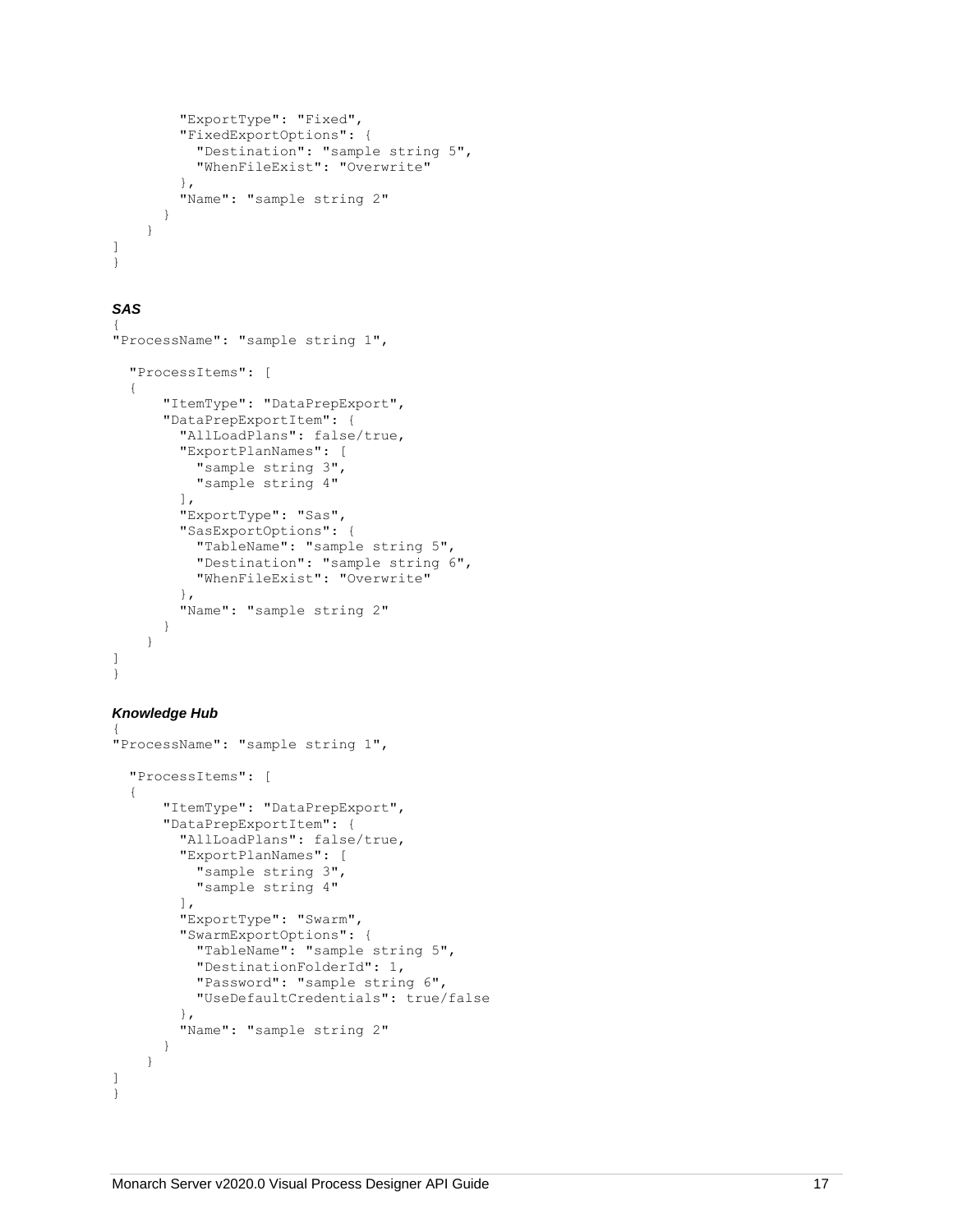#### **File Burster**

```
{
"ProcessName": "sample string 1", 
   "ProcessItems": [
\{ "ItemType": "FileBurster",
       "FileBurster": {
         "DestinationPath": "sample string 3",
         "OutputFileNameMask": "sample string 4",
         "UseHeaderOutputMask": true/false,
         "HeaderOutputMask": "sample string 5",
         "ErrorDestination": "sample string 6",
         "UseRecognizerLineKeyMask": true/false,
         "RecognizerLineKeyMask": "sample string 7",
         "RecognizerLineKeyMaskOffset": int,
         "IsTrimLeadingCharacters": true/false,
         "TrimLeadingCharacters": int,
         "BurstType": "Defined/Pages",
         "DefinitionBurstOptions": {
           "IndexTableStartMarker": "sample string 8",
           "LineValidator": "sample string 9",
           "TableEndMarker": "sample string 10",
           "ContentStartMarker": "sample string 11",
           "IndexTableStartMarkerOffset": int,
           "LineValidatorOffset": int,
           "LineFieldOffset": int,
           "LineFieldLength": int,
           "IdFieldOffset": int,
           "IdFieldLength": int,
           "TableEndMarkerOffset": int,
           "ContentStartMarkerOffset": int
         },
         "PageBurstOptions": {
           "ModelPath": "sample string 12",
           "PagesPerOutputFile": int,
           "ProcessSuccessiveFilesAsOne": true/false
         },
         "Name": "sample string 2"
       }
     }
\mathbf{I}}
```
#### **Request format sample (application/xml, text/xml)**

```
<string xmlns="http://schemas.microsoft.com/2003/10/Serialization/">sample string 
1</string>
```
For Model, Input, RunTime fields, Export, Credentials, DataPrep items, and Burster, "sample string 1" may be replaced as follows.

```
Model:
<![CDATA[<ProcessStartParams ProcessName="sample string 1">
   <ProcessItems>
     <ProcessItem>
```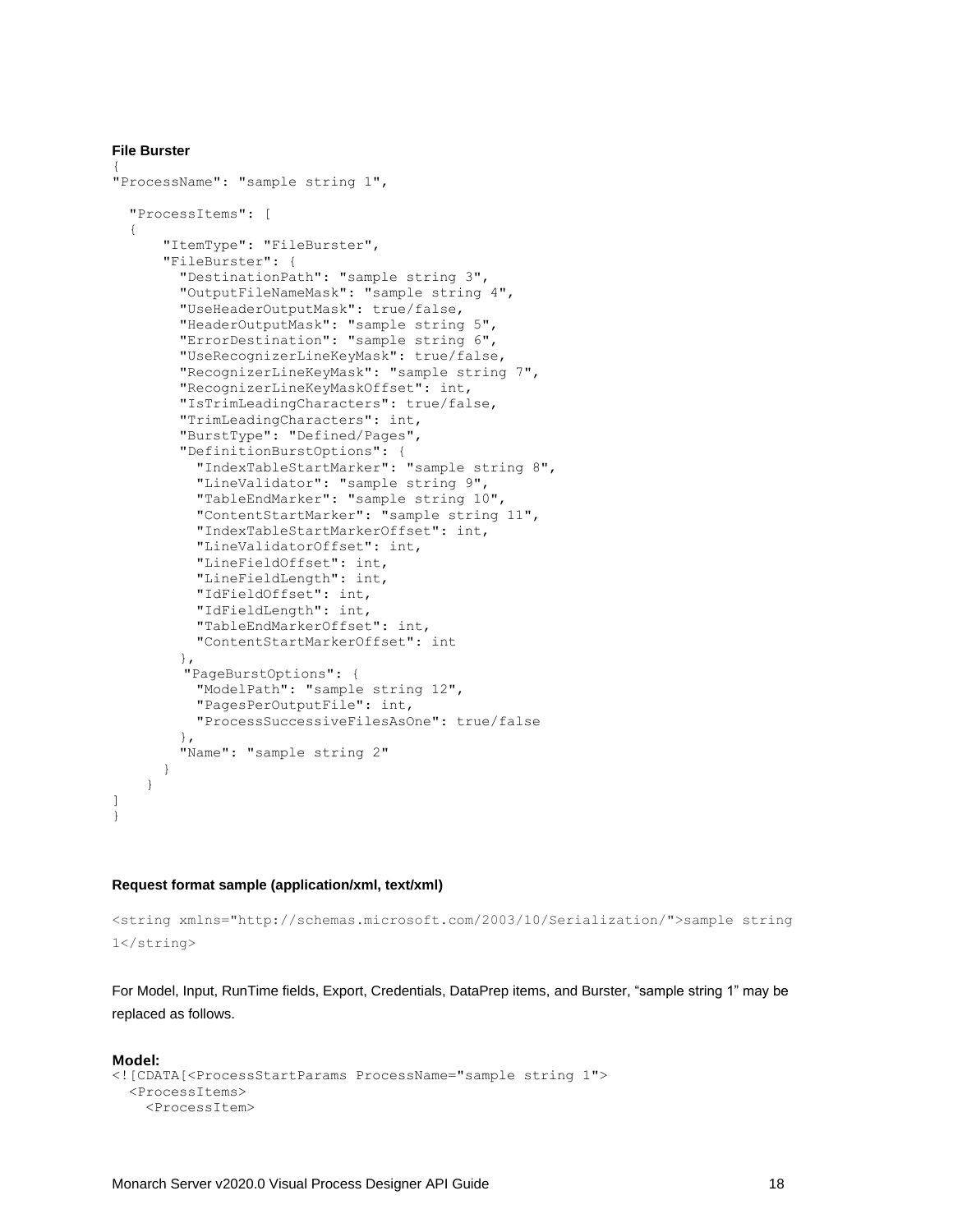```
 <ItemType>ModelFile</ItemType>
         <Model>
          <Name>sample string 2</Name>
          <Location>sample string 3</Location>
          <ExternalLookupOptions>
           <ExternalLookupOption>
             <Name>sample string 4</Name>
             <Password>sample string 5</Password>
           </ExternalLookupOption>
          </ExternalLookupOptions>
        </Model>
</ProcessItem>
</ProcessItems>
</ProcessStartParams>]]>
```
**NOTE** Sample string 3 (Location) is the file location, definition ID, or web address. Its value depends on the model item type.

#### **Input:**

```
<![CDATA[<ProcessStartParams ProcessName="sample string 1">
   <ProcessItems>
<!—File Input-->
     <ProcessItem>
       <ItemType>InputFile</ItemType>
       <FileInput>
         <Name>sample string 2</Name>
         <FileLocation>sample string 3</FileLocation>
         <PdfPassword>sample string 4</PdfPassword>
       </FileInput>
</ProcessItem>
<!—Web Input-->
    <ProcessItem>
     <ItemType>InputFile</ItemType>
       <WebInput>
         <Name>sample string 5</Name>
         <FileLocation>sample string 6</FileLocation>
         <PdfPassword>sample string 7</PdfPassword>
       </WebInput>
   </ProcessItem>
<!—Database Input-->
   <ProcessItem>
     <ItemType>InputFile</ItemType>
       <DatabaseInput>
         <Name>sample string 8</Name>
         <DataSource>sample string 9</DataSource>
         <Password>sample string 10</Password>
         <TableName>sample string 11</TableName>
         <Filter>sample string 12</Filter>
         <ReplaceNulls>true/false</ReplaceNulls>
         <FirstRowContainsNames>true/false</FirstRowContainsNames>
         <TextParameters>
            <LinesToIgnoreAtStart>int</LinesToIgnoreAtStart>
            <AllowEmbeddedLineBreaks>true/false</AllowEmbeddedLineBreaks>
            <Delimiter>sample string 13</Delimiter>
            <TextQualifier>sample string 14</TextQualifier>
            <TextEncoding>sample string 15</TextEncoding>
          </TextParameters>
```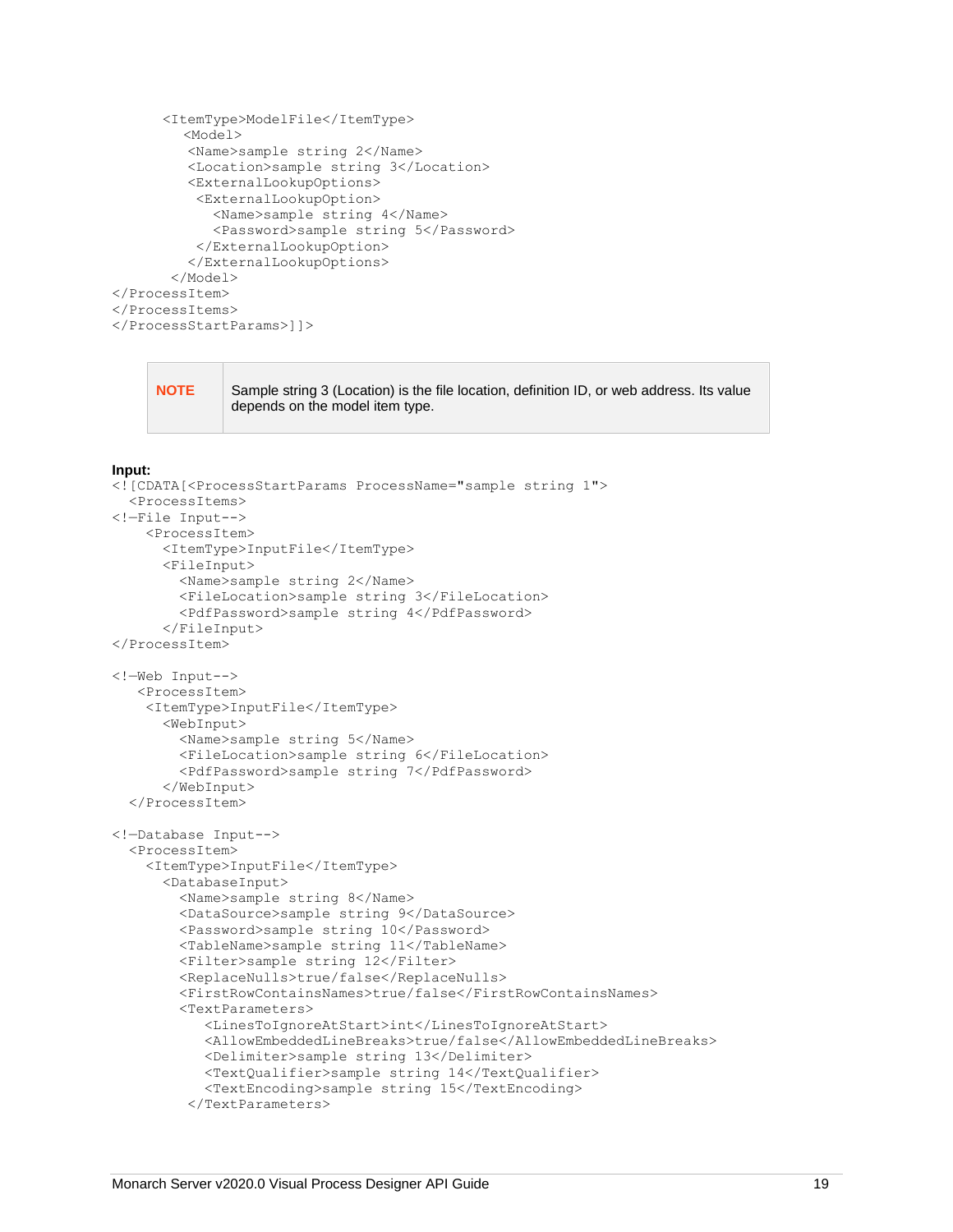```
 </DatabaseInput>
 </ProcessItem>
<!—ContentSystem Input-->
   <ProcessItem>
    <ItemType>InputFile</ItemType>
     <ContentSystemInput>
         <Name>sample string 13</Name>
         <Since>sample string 14</Since>
         <Till>sample string 15</Till>
         <DocType>
          <Id>1</Id>
         </DocType>
         <SelectCriteria>ByDate </SelectCriteria>
         <DateType>FilingDate</DateType>
     </ContentSystemInput>
   </ProcessItem>
</ProcessItems>
</ProcessStartParams>]]>
```
#### **Runtime field:**

```
<![CDATA[<ProcessStartParams ProcessName="sample string 1">
<RuntimeFields>
    <RuntimeField>
        <Name>sample string 2</Name>
        <Value>sample string 3</Value>
     </RuntimeField>
   </RuntimeFields>
</ProcessStartParams>]]>
```
#### **Credentials:**

```
<![CDATA[<ProcessStartParams ProcessName="sample string 1">
<ProcessItems>
<!—FTP Credentials-->
   <ProcessItem> 
    <ItemType>Credentials</ItemType>
    <Credentials>
      <Name>sample string 2</Name>
           <FtpCredential>
             <UserName>sample string 3</UserName>
             <Password>sample string 4</Password>
             <Domain>sample string 5</Domain>
             <UseCurrent>true</UseCurrent>
           </FtpCredential>
      </Credentials>
   </ProcessItem>
<!—HTTP Credentials-->
   <ProcessItem> 
    <ItemType>Credentials</ItemType>
       <Credentials>
         <Name>sample string 6</Name>
           <HttpCredential>
             <UserName>sample string 7</UserName>
             <Password>sample string 8</Password>
             <Domain>sample string 9</Domain>
             <UseCurrent>true</UseCurrent>
           </HttpCredential>
         </Credentials>
    </ProcessItem>
```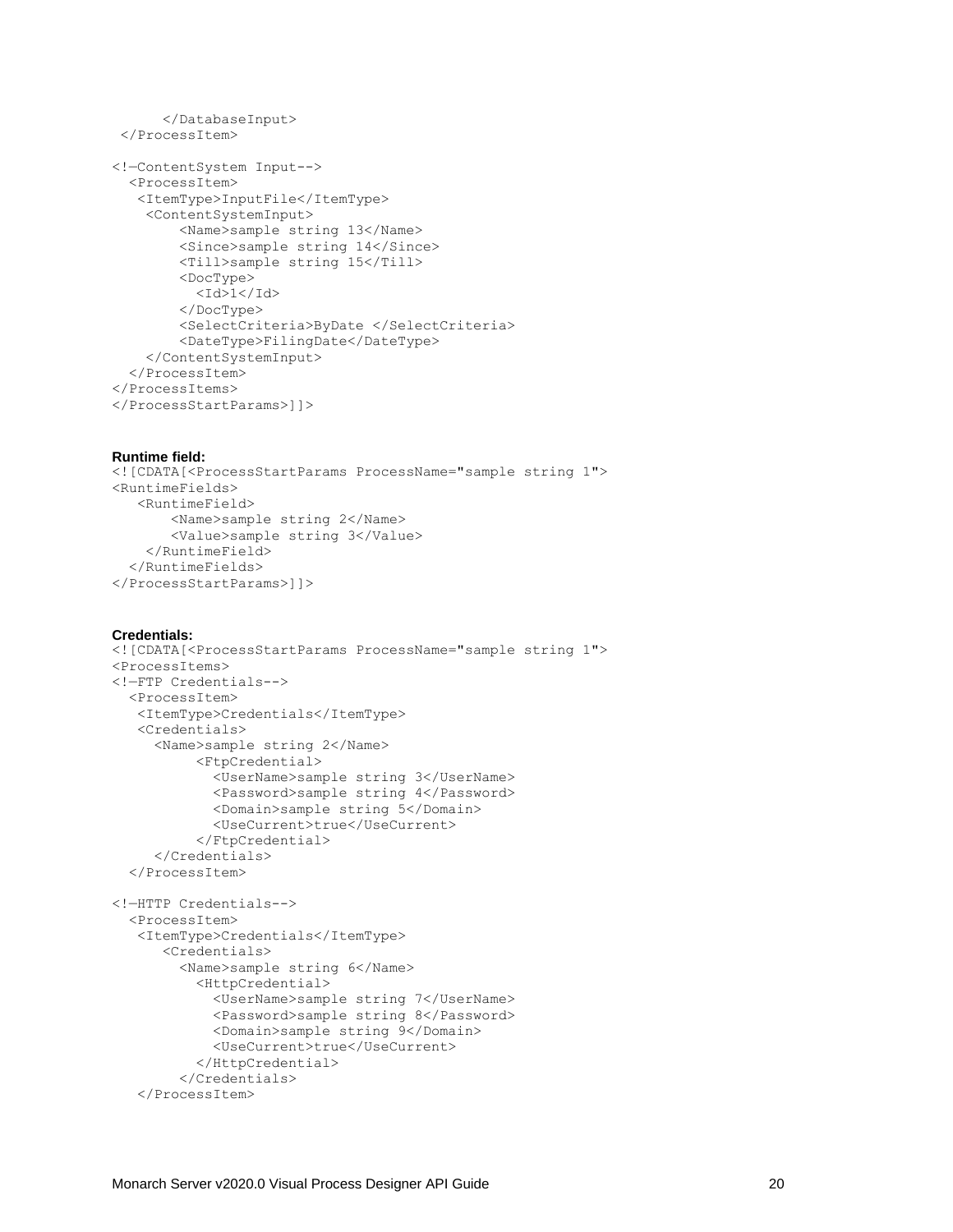```
<!-S3 Credentials-->
     <ProcessItem>
       <ItemType>Credentials</ItemType>
       <Credentials>
         <Name>sample string 10</Name> 
         <S3Credential>
           <UserName>sample string 11</UserName>
           <Password>sample string 12</Password>
           <Domain>sample string 13</Domain>
           <UseCurrent>true or false</UseCurrent>
         </S3Credential> 
       </Credentials>
     </ProcessItem>
   </ProcessItems>
</ProcessStartParams>]]>
Exports:
<![CDATA[<ProcessStartParams ProcessName="sample string 1">
   <ProcessItems>
<!—Report export-->
    <ProcessItem>
      <ItemType>ExportReport</ItemType>
         <ExportReport>
           <Name>sample string 2 </Name>
           <Destination>sample string 3</Destination>
           <ExportFileExistingOptions>Overwrite</ExportFileExistingOptions>
         </ExportReport>
    </ProcessItem>
<!—Table export-->
    <ProcessItem>
     <ItemType>ExportTable</ItemType>
       <ExportTable>
         <Name>sample string 4</Name>
         <OutputType>FileSystem/Database</OutputType>
         <Destination>sample string 5</Destination>
        <FileName>sample string 6</FileName>
         <ExportFileType>Unspecified</ExportFileType>
         <WhenFileExist>Overwrite</WhenFileExist>
         <ConnectionString>sample string 7</ConnectionString>
         <ConnectionStringPassword>sample string 8</ConnectionStringPassword>
         <TableName>sample string 9</TableName>
         <WhenTableExist>Overwrite</WhenTableExist>
         <ByFilesNaming>Unspecified</ByFilesNaming>
         <ByTablesNaming>Filter</ByTablesNaming>
         <CurrentSort>
           <Name>sample string 10</Name>
           <NoSort>false</NoSort>
         </CurrentSort>
         <CurrentFilter>
           <Name>sample string 11</Name>
           <NoFilter>false</NoFilter>
           <AllFilters>false</AllFilters>
         </CurrentFilter>
       </ExportTable>
   </ProcessItem>
<!—Summary export-->
<ProcessItem>
   <ItemType>ExportSummary</ItemType>
       <ExportSummary>
         <Name>sample string 12</Name>
```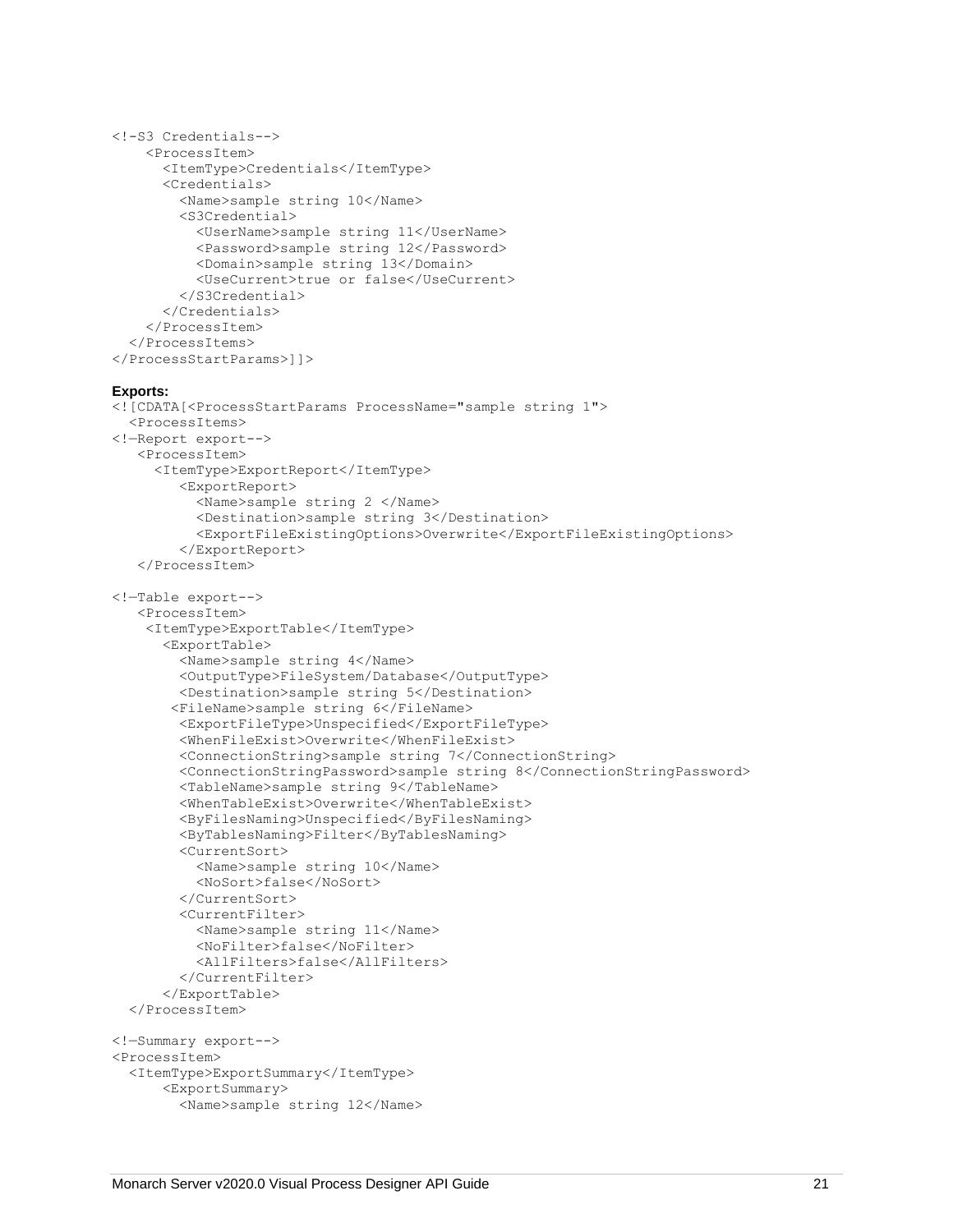```
 <OutputType>FileSystem/Database</OutputType>
         <Destination>sample string 13</Destination>
         <FileName>sample string 14</FileName>
         <ExportFileType>Unspecified</ExportFileType>
         <WhenFileExist>Overwrite</WhenFileExist>
         <ConnectionString>sample string 15</ConnectionString>
         <ConnectionStringPassword>sample string 16</ConnectionStringPassword>
         <TableName>sample string 17</TableName>
         <WhenTableExist>Overwrite</WhenTableExist>
         <ByFilesNaming>Unspecified</ByFilesNaming>
         <ByTablesNaming>Filter</ByTablesNaming>
         <CurrentSort>
            <Name>sample string 18</Name>
           <NoSort>true</NoSort>
         </CurrentSort>
         <CurrentFilter>
            <Name>sample string 19</Name>
            <NoFilter>true</NoFilter>
            <AllFilters>true</AllFilters>
         </CurrentFilter>
         <CurrentSummary>
            <Name>sample string 20</Name>
            <AllSummaries>false</AllSummaries>
         </CurrentSummary>
       </ExportSummary>
   </ProcessItem>
</ProcessItems>
</ProcessStartParams>]]>
DataPrep items:
Workspace:
<! [CDATA [<ProcessStartParams ProcessName="sample string 1">
   <ProcessItems>
     <ProcessItem>
       <ItemType>DataPrepWorkspace</ItemType>
       <DataPrepWorkspaceItem>
          <Name>sample string 2</Name>
          <WorkspacePath>sample string 3</WorkspacePath>
          <LoadPlans>
            <LoadPlan>
              <TableName>sample string 4</TableName>
              <LoadPlanName>sample string 5</LoadPlanName>
            </LoadPlan>
            <LoadPlan>
              <TableName>sample string 6</TableName>
              <LoadPlanName>sample string 7</LoadPlanName>
            </LoadPlan>
          </LoadPlans>
       </DataPrepWorkspaceItem>
     </ProcessItem>
   </ProcessItems>
```

```
</ProcessStartParams>]]>
```

```
DataPrep export:
<![CDATA[<ProcessStartParams ProcessName="sample string 1">
   <ProcessItems>
<!—CSV export-->
     <ProcessItem>
      <ItemType>DataPrepExport</ItemType>
```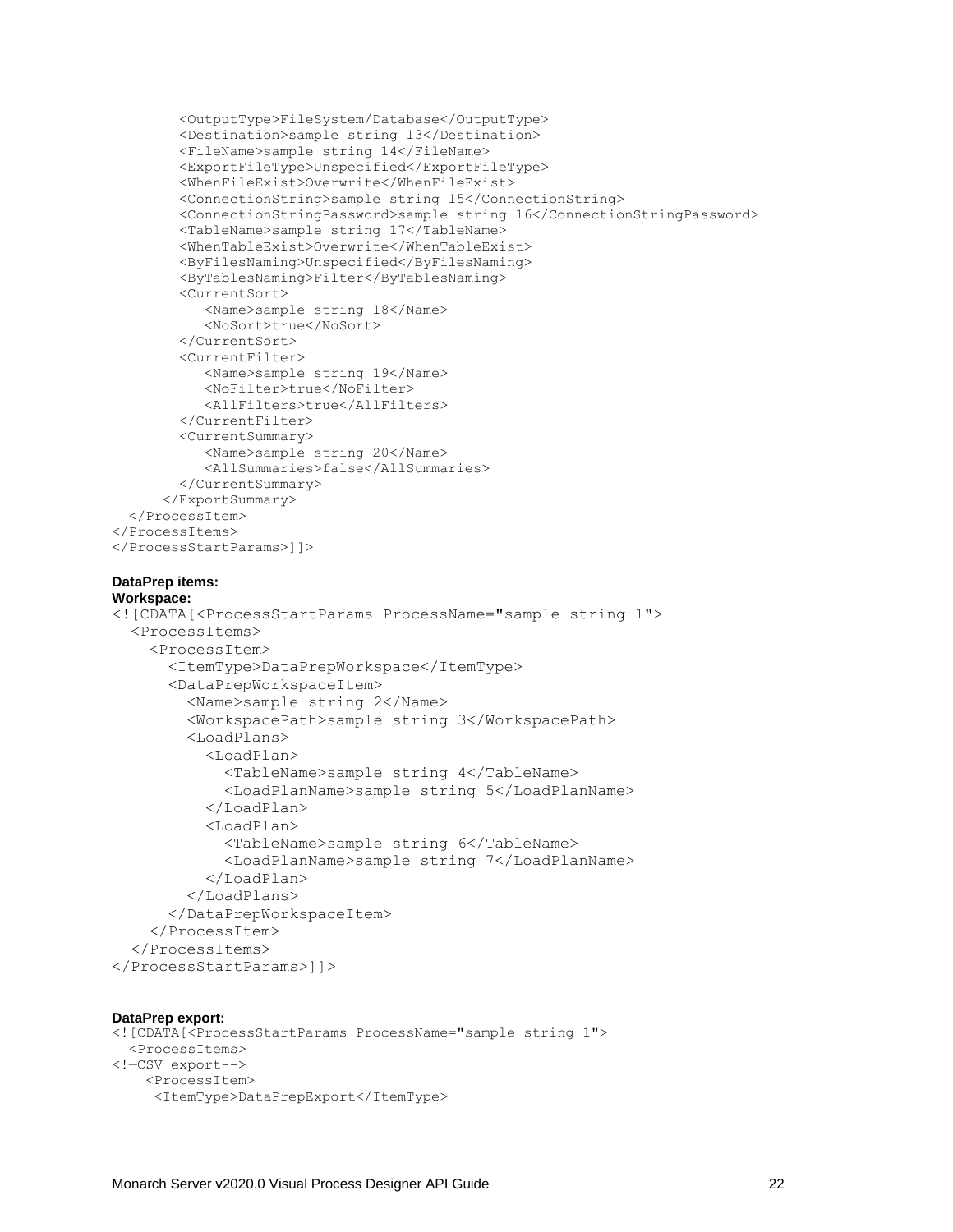```
 <DataPrepExportItem>
         <Name>sample string 2</Name>
         <AllLoadPlans>false/true</AllLoadPlans>
         <ExportPlanNames>sample string1</ExportPlanNames>
         <ExportPlanNames>sample string2</ExportPlanNames>
         <ExportType>Delimited</ExportType>
         <DelimitedExportOptions>
            <Destination>sample string 4</Destination>
            <!--For MS v13.2 and 13.5-->
             <OverwriteFile>true</OverwriteFile>
             \langle !--For MS v14.0+-->
             <WhenFileExist>Overwrite</WhenFileExist>
            <IncludeHeader>true</IncludeHeader>
            <Delimiter>sample string 5</Delimiter>
            <Qualifier>sample string 6</Qualifier>
         </DelimitedExportOptions>
       </DataPrepExportItem>
    </ProcessItem>
<!—Tableau export-->
 <ProcessItem>
     <ItemType>DataPrepExport</ItemType>
        <DataPrepExportItem>
          <Name>sample string 7</Name>
          <AllLoadPlans>false/true</AllLoadPlans>
          <ExportPlanNames>sample string1</ExportPlanNames>
          <ExportPlanNames>sample string2</ExportPlanNames>
          <ExportType>Tableau</ExportType>
          <TableauExportOptions>
             <Destination>sample string 9</Destination>
              \langle --For MS v13.2 and 13.5-->
              <OverwriteFile>true</OverwriteFile>
              \langle !--For MS v14.0+-->
              <WhenFileExist>Overwrite</WhenFileExist>
          </TableauExportOptions>
        </DataPrepExportItem>
    </ProcessItem>
<!—Qlik export-->
   <ProcessItem>
    <ItemType>DataPrepExport</ItemType>
        <DataPrepExportItem>
         <Name>sample string 10</Name>
         <AllLoadPlans>false/true</AllLoadPlans>
         <ExportPlanNames>sample string1</ExportPlanNames>
         <ExportPlanNames>sample string2</ExportPlanNames>
         <ExportType>Qlik</ExportType>
         <QlikExportOptions>
            <Destination>sample string 12</Destination>
             \langle !--For MS v13.2 and 13.5-->
             <OverwriteFile>true</OverwriteFile>
             \langle!--For MS v14.0+-->
             <WhenFileExist>Overwrite</WhenFileExist>
         </QlikExportOptions>
       </DataPrepExportItem>
    </ProcessItem>
<!—Excel export-->
   <ProcessItem>
     <ItemType>DataPrepExport</ItemType>
       <DataPrepExportItem>
         <Name>sample string 13</Name>
         <AllLoadPlans>false/true</AllLoadPlans>
```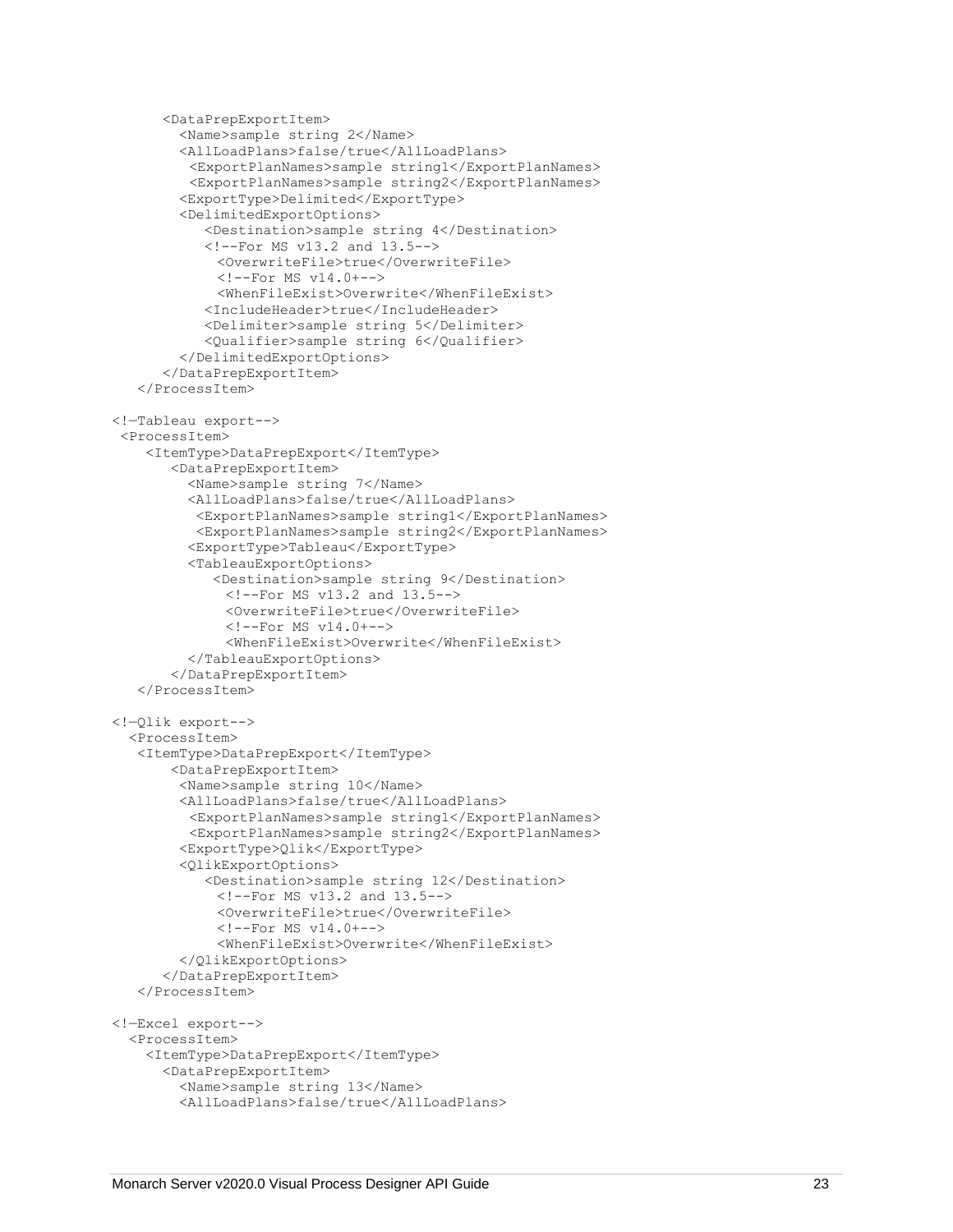```
 <ExportPlanNames>sample string1</ExportPlanNames>
          <ExportPlanNames>sample string2</ExportPlanNames>
         <ExportType>MicrosoftExcel</ExportType>
         <ExcelExportOptions>
            <Destination>sample string 15</Destination>
             \langle --For MS v13.2 and 13.5-->
             <OverwriteFile>true</OverwriteFile>
             \langle !--For MS v14.0+-->
             <WhenFileExist>Overwrite</WhenFileExist>
            <TableName>sample string 16</TableName>
            <WhenTableExist>Overwrite</WhenTableExist>
         </ExcelExportOptions>
       </DataPrepExportItem>
    </ProcessItem>
<!—Designer export-->
    <ProcessItem>
     <ItemType>DataPrepExport</ItemType>
       <DataPrepExportItem>
         <Name>sample string 17</Name>
         <AllLoadPlans>false/true</AllLoadPlans>
          <ExportPlanNames>sample string1</ExportPlanNames>
          <ExportPlanNames>sample string2</ExportPlanNames>
         <ExportType>DatawatchDesigner</ExportType>
         <DesignerExportOptions>
            <Destination>sample string 19</Destination>
             \langle !--For MS v13.2 and 13.5-->
             <OverwriteFile>true</OverwriteFile>
             \langle !--For MS v14.0+-->
             <WhenFileExist>Overwrite</WhenFileExist>
            <TableName>sample string 20</TableName>
            <WhenTableExist>Overwrite</WhenTableExist>
         </DesignerExportOptions>
       </DataPrepExportItem>
    </ProcessItem>
<!—Access export-->
   <ProcessItem>
     <ItemType>DataPrepExport</ItemType>
       <DataPrepExportItem>
         <Name>sample string 21</Name> 
          <AllLoadPlans>false/true</AllLoadPlans>
         <ExportPlanNames>sample string1</ExportPlanNames>
          <ExportPlanNames>sample string2</ExportPlanNames>
         <ExportType>MicrosoftAccess</ExportType>
         <AccessExportOptions>
            <Destination>sample string 23</Destination>
             \langle --For MS v13.2 and 13.5-->
             <OverwriteFile>true</OverwriteFile>
             \langle !--For MS v14.0+-->
             <WhenFileExist>Overwrite</WhenFileExist>
            <TableName>sample string 24</TableName>
            <WhenTableExist>Overwrite</WhenTableExist>
         </AccessExportOptions>
       </DataPrepExportItem>
    </ProcessItem>
<!—OleDb export-->
     <ProcessItem>
      <ItemType>DataPrepExport</ItemType>
       <DataPrepExportItem>
         <Name>sample string 25</Name>
         <AllLoadPlans>false/true</AllLoadPlans>
```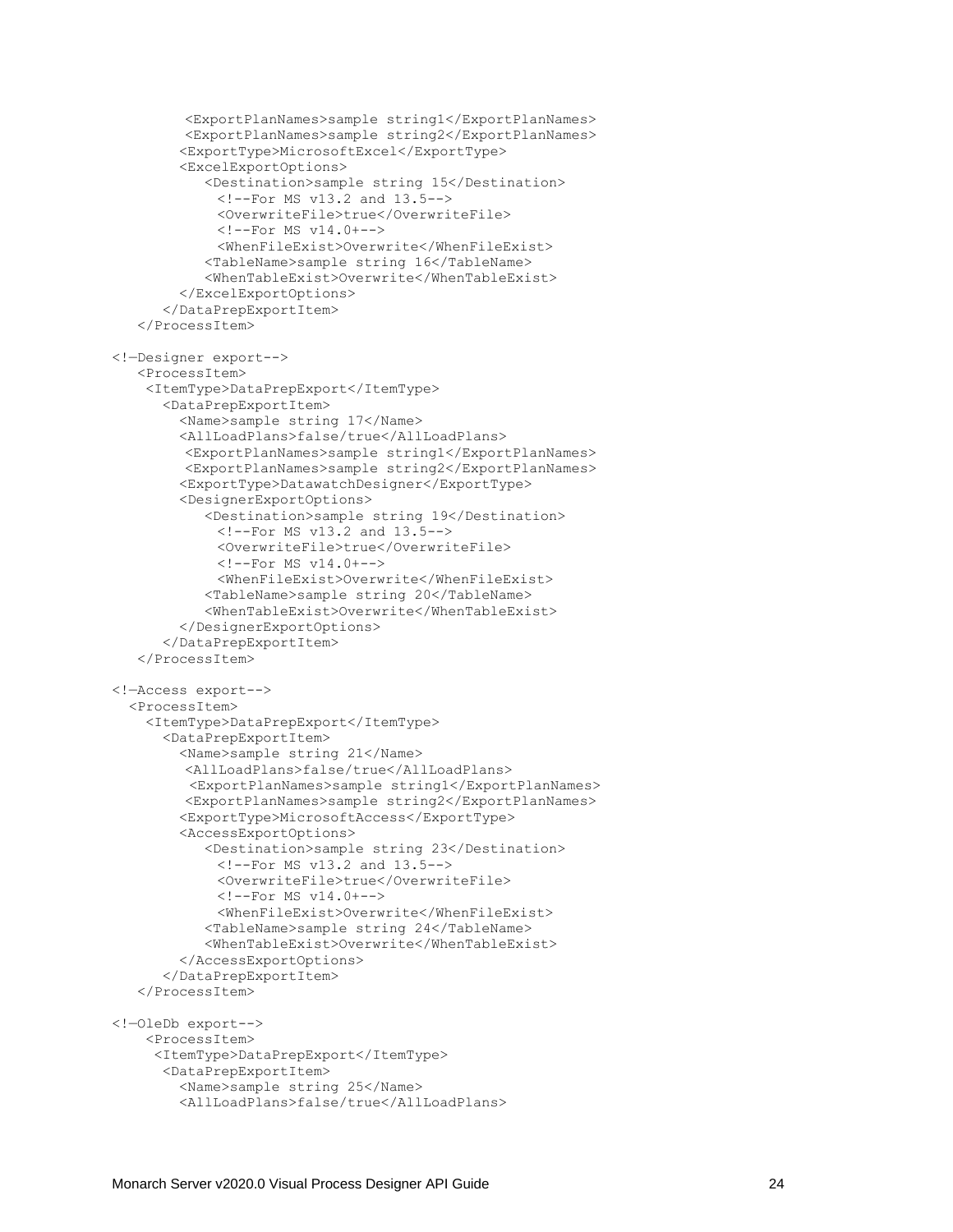```
 <ExportPlanNames>sample string1</ExportPlanNames>
          <ExportPlanNames>sample string2</ExportPlanNames>
         <ExportType>OleDb</ExportType>
         <OleDbExportOptions>
            <IncludePassword>true</IncludePassword>
            <Password>sample string 27</Password>
            <TableName>sample string 28</TableName>
            <WhenTableExist>Overwrite</WhenTableExist>
            <Destination>sample string 29</Destination>
         </OleDbExportOptions>
       </DataPrepExportItem>
     </ProcessItem>
<!—Cognos export-->
<ProcessItem>
<ItemType>DataPrepExport</ItemType>
       <DataPrepExportItem>
         <Name>sample string 1</Name>
         <AllLoadPlans>false/true</AllLoadPlans>
        <ExportPlanNames>sample string1</ExportPlanNames>
         <ExportPlanNames>sample string2</ExportPlanNames>
         <ExportType>Cognos</ExportType>
         <CognosExportOptions>
                  <Destination>sample string3</Destination>
                  <!--For MS v13.2 and 13.5-->
                  <OverwriteFile>true</OverwriteFile>
                 \langle!--For MS v14.0+-->
                  <WhenFileExist>Overwrite</WhenFileExist>
                <TableName>sample string 4</TableName>
                <WhenTableExist>Overwrite/Skip</WhenTableExist>
                <ServerUrl>sample string 5</ServerUrl>
                <Namespace>sample string 6</Namespace>
                <UserName>sample string 7</UserName>
                <Password>sample string 8</Password>
                <IsAnonymous>true/false</IsAnonymous>
         </CognosExportOptions>
       </DataPrepExportItem>
</ProcessItem>
<!—Power BI export--> 
<ProcessItem>
<ItemType>DataPrepExport</ItemType>
       <DataPrepExportItem>
         <Name>sample string 1</Name>
         <AllLoadPlans>false/true</AllLoadPlans>
        <ExportPlanNames>sample string1</ExportPlanNames>
         <ExportPlanNames>sample string2</ExportPlanNames>
         <ExportType>PowerBI</ExportType>
        <PowerBIExportOptions>
                     <Destination>sample string 3</Destination>
                     \langle --For MS v13.2 and 13.5-->
                      <OverwriteFile>true</OverwriteFile>
                     \langle !--For MS v14.0+-->
                     <WhenFileExist>Overwrite</WhenFileExist>
                    <TableName>sample string 4</TableName>
                    <WhenTableExist>Overwrite/Skip</WhenTableExist>
                   <AccessToken>sample string 5</AccessToken>
                    <RefreshToken>sample string 6</RefreshToken>
         </PowerBIExportOptions> 
       </DataPrepExportItem>
</ProcessItem>
```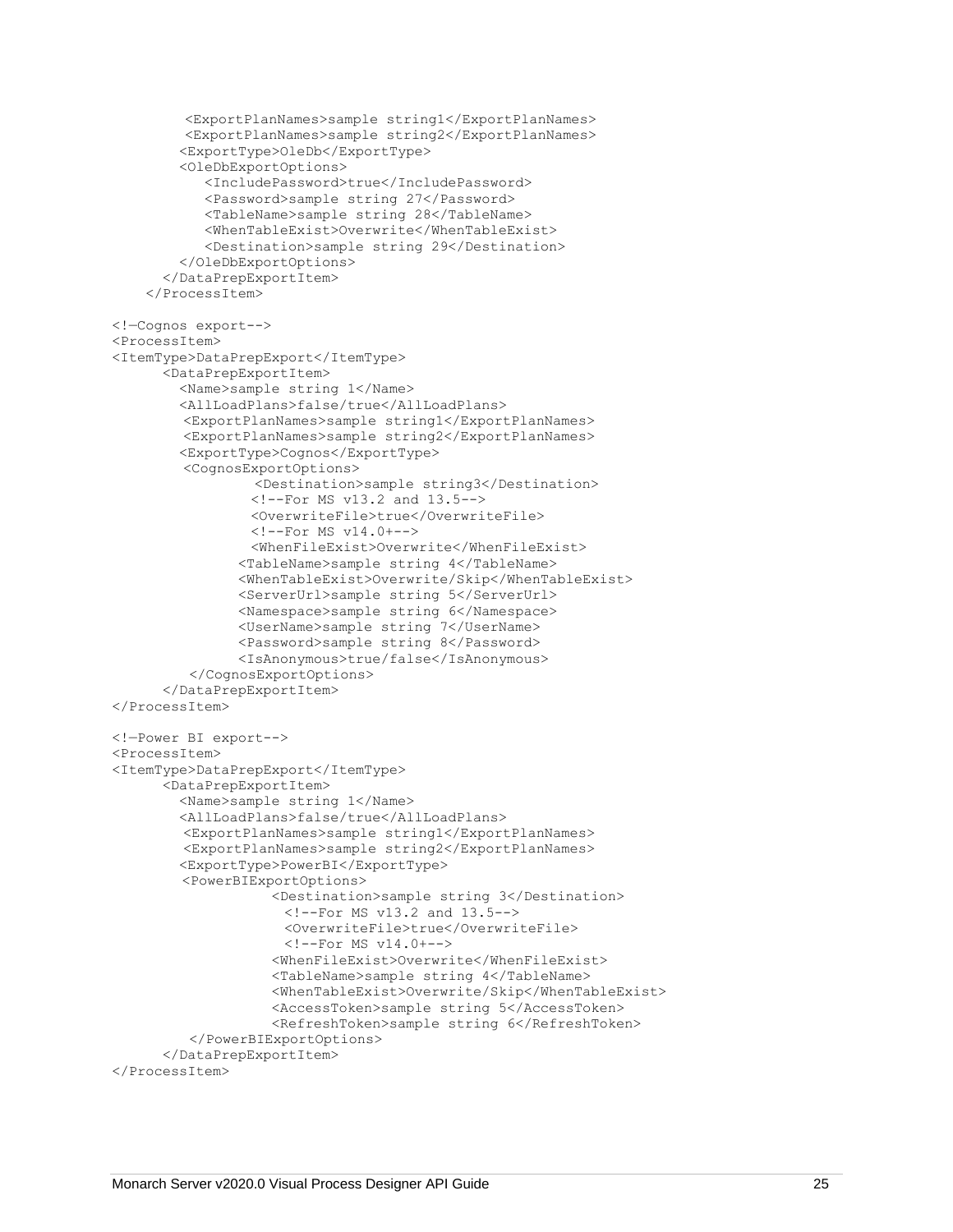```
<!-Knowledge Studio export-->
     <ProcessItem>
       <ItemType>DataPrepExport</ItemType>
       <DataPrepExportItem>
         <Name>sample string 2</Name>
         <AllLoadPlans>false/true</AllLoadPlans>
         <ExportPlanNames>sample string 3</ExportPlanNames>
         <ExportPlanNames>sample string 4</ExportPlanNames>
         <ExportType>Angoss</ExportType>
         <AngossExportOptions>
           <Destination>sample string 5</Destination>
           <WhenFileExist>Overwrite</WhenFileExist>
         </AngossExportOptions>
       </DataPrepExportItem>
     </ProcessItem>
<!-Fixed export-->
     <ProcessItem>
       <ItemType>DataPrepExport</ItemType>
       <DataPrepExportItem>
         <Name>sample string 2</Name>
         <AllLoadPlans>false/true</AllLoadPlans>
         <ExportPlanNames>sample string 3</ExportPlanNames>
         <ExportPlanNames>sample string 4</ExportPlanNames>
         <ExportType>Fixed</ExportType>
         <FixedExportOptions>
           <Destination>sample string 5</Destination>
           <WhenFileExist>Overwrite</WhenFileExist>
         </FixedExportOptions>
       </DataPrepExportItem>
     </ProcessItem>
<!-SAS export-->
     <ProcessItem>
       <ItemType>DataPrepExport</ItemType>
       <DataPrepExportItem>
         <Name>sample string 2</Name>
         <AllLoadPlans>false/true</AllLoadPlans>
         <ExportPlanNames>sample string 3</ExportPlanNames>
         <ExportPlanNames>sample string 4</ExportPlanNames>
         <ExportType>Sas</ExportType>
         <SasExportOptions>
           <Destination>sample string 5</Destination>
           <WhenFileExist>Overwrite</WhenFileExist>
           <TableName>sample string 6</TableName>
         </SasExportOptions>
       </DataPrepExportItem>
     </ProcessItem>
<!-Knowledge Hub export-->
     <ProcessItem>
       <ItemType>DataPrepExport</ItemType>
       <DataPrepExportItem>
         <Name>sample string 2</Name>
         <AllLoadPlans>false/true</AllLoadPlans>
         <ExportPlanNames>sample string 3</ExportPlanNames>
         <ExportPlanNames>sample string 4</ExportPlanNames>
         <ExportType>Swarm</ExportType>
         <SwarmExportOptions>
           <TableName>sample string 5</TableName>
           <DestinationFolderId>1</DestinationFolderId>
           <Password>sample string 6</Password>
           <UseDefaultCredentials>true/false</UseDefaultCredentials>
```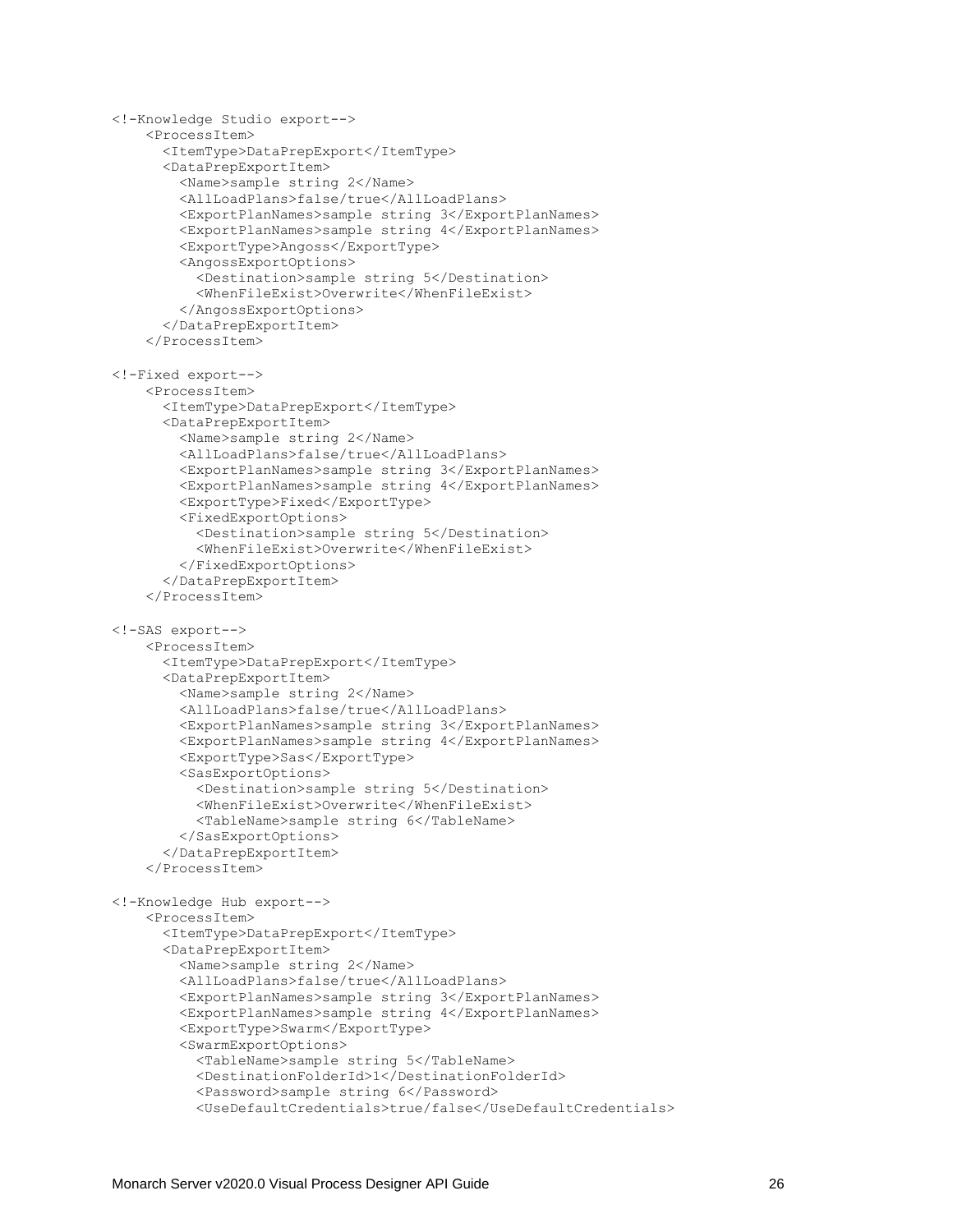```
 </SwarmExportOptions>
       </DataPrepExportItem>
     </ProcessItem>
   </ProcessItems>
</ProcessStartParams>]]>
```
#### **File Burster:**

```
<![CDATA[<ProcessStartParams ProcessName="sample string 1">
  <ProcessItems>
     <ProcessItem>
       <ItemType>FileBurster</ItemType>
       <FileBurster>
         <Name>sample string 2</Name>
         <DestinationPath>sample string 3</DestinationPath>
         <OutputFileNameMask>sample string 4</OutputFileNameMask>
         <UseHeaderOutputMask>true/false</UseHeaderOutputMask>
         <HeaderOutputMask>sample string 5</HeaderOutputMask>
         <ErrorDestination>sample string 6</ErrorDestination>
         <UseRecognizerLineKeyMask>true/false</UseRecognizerLineKeyMask>
         <RecognizerLineKeyMask>sample string 7</RecognizerLineKeyMask>
         <RecognizerLineKeyMaskOffset>int</RecognizerLineKeyMaskOffset>
         <IsTrimLeadingCharacters>true/false</IsTrimLeadingCharacters>
         <TrimLeadingCharacters>int</TrimLeadingCharacters>
         <BurstType>Defined/Pages</BurstType>
         <DefinitionBurstOptions>
           <IndexTableStartMarker>sample string 8</IndexTableStartMarker>
           <LineValidator>sample string 9</LineValidator>
           <TableEndMarker>sample string 10</TableEndMarker>
           <ContentStartMarker>sample string 11</ContentStartMarker>
           <IndexTableStartMarkerOffset>int</IndexTableStartMarkerOffset>
           <LineValidatorOffset>int</LineValidatorOffset>
           <LineFieldOffset>int</LineFieldOffset>
           <LineFieldLength>int</LineFieldLength>
           <IdFieldOffset>int</IdFieldOffset>
           <IdFieldLength>int</IdFieldLength>
           <TableEndMarkerOffset>int</TableEndMarkerOffset>
           <ContentStartMarkerOffset>int</ContentStartMarkerOffset>
         </DefinitionBurstOptions>
         <PageBurstOptions>
           <ModelPath>sample string 12</ModelPath>
           <PagesPerOutputFile>int</PagesPerOutputFile>
           <ProcessSuccessiveFilesAsOne>true/false</ProcessSuccessiveFilesAsOne>
         </PageBurstOptions>
       </FileBurster>
     </ProcessItem>
   </ProcessItems>
</ProcessStartParams>]]>
```
#### **Response Information**

Resource Description: None

### <span id="page-28-0"></span>**Get Process Status**

This returns the status of a visual process provided by a specific tracking ID.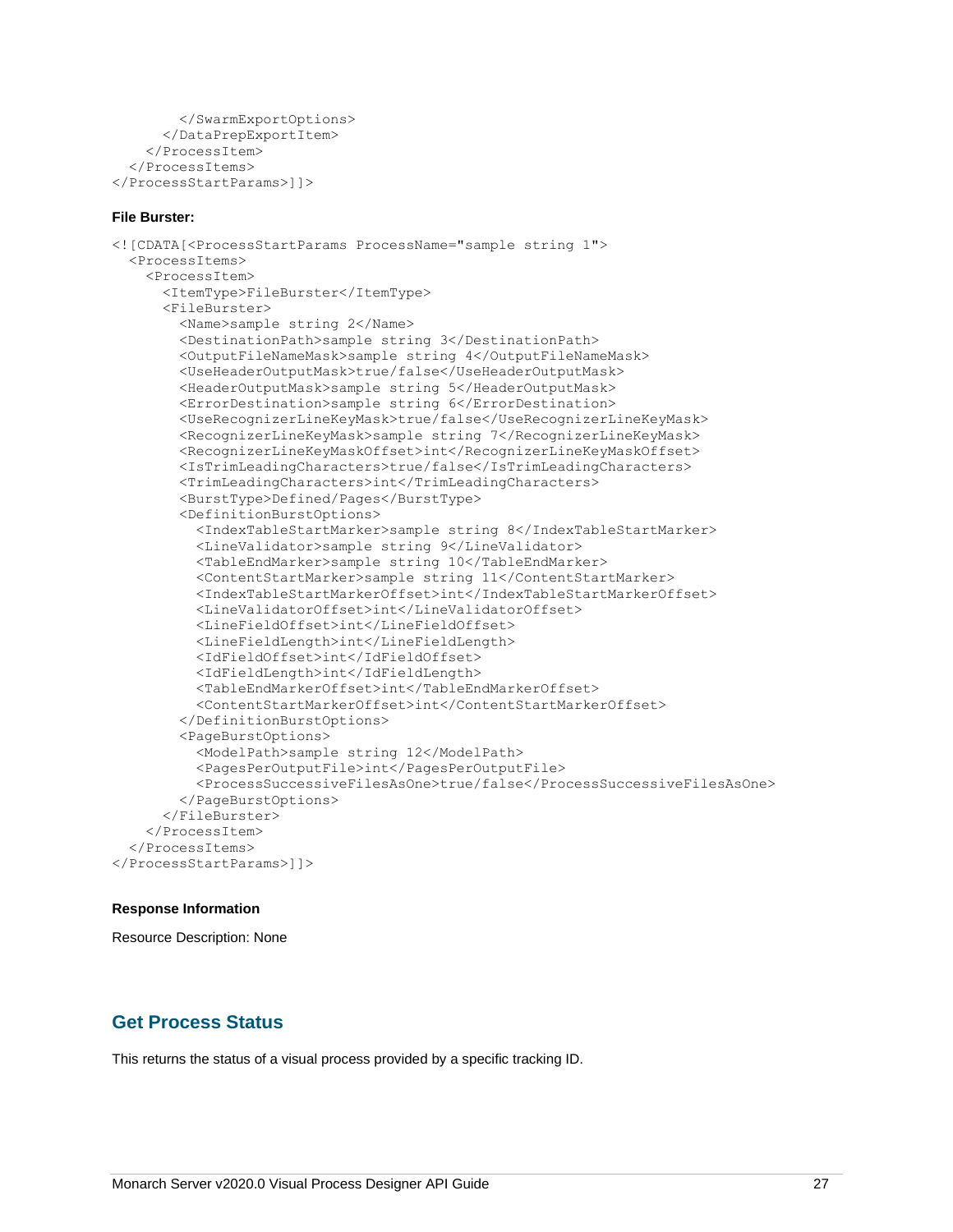### **GET method**

#### The entry point for this method is

api/v1/visualprocesses/{trackingId}/status

#### **Request Information**

The URI parameter is as follows:

| <b>NAME</b> | <b>DESCRIPTION</b>                                                                                              | <b>TYPE</b>                   | <b>ADDITIONAL INFORMATION</b> |
|-------------|-----------------------------------------------------------------------------------------------------------------|-------------------------------|-------------------------------|
| trackingId  | Tracking ID returned from the<br>initial call to the Start Process<br>or Start Process with Manifest<br>methods | Globally unique<br>identifier | None                          |

Body Parameters: None

#### **Response Information**

Definition of returned process log status:

| "በ"   | <b>NotStarted</b>   |
|-------|---------------------|
| "100" | PlanBuilding        |
| "200" | Ready               |
| "300" | Running             |
| "400" | Completed           |
| "500" | PartiallyFailed     |
| "600" | PrerequisitesFailed |
| "700" | ExportFailed        |
| "800" | Cancelled           |
| "900" | Cancelling          |

# <span id="page-29-0"></span>**Get Process Log**

This returns the log of a visual process.

#### **GET method**

The entry point for this method is

api/v1/visualprocesses/{trackingId}/log

#### **Request Information**

The URI parameter is as follows: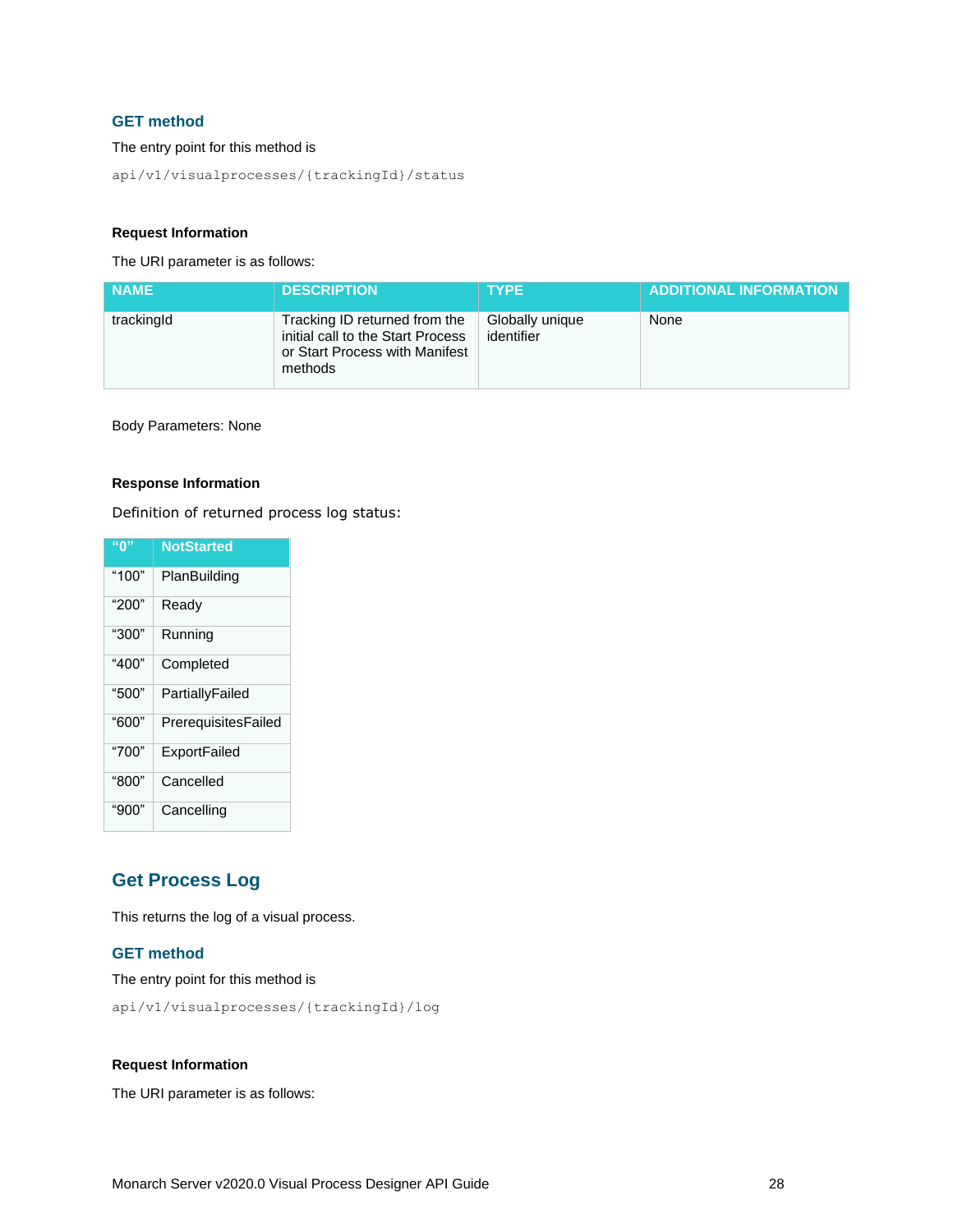| <b>NAME</b> | <b>DESCRIPTION</b>                                                                                              | <b>TYPE</b>                   | <b>ADDITIONAL INFORMATION</b> |
|-------------|-----------------------------------------------------------------------------------------------------------------|-------------------------------|-------------------------------|
| trackingId  | Tracking ID returned from the<br>initial call to the Start Process<br>or Start Process with Manifest<br>methods | Globally unique<br>identifier | Required                      |

Body Parameters: None

#### **Response Information**

Resource Description: None

| <b>NOTE</b> | The Job Log is returned in the following format:                                                                                            |
|-------------|---------------------------------------------------------------------------------------------------------------------------------------------|
|             | <starttime>{time of job starting}</starttime><br><endtime> {time of job ending} </endtime><br><status>{jobStatus}</status><br>$<$ Items $>$ |
|             | <processlogiteminfo><br/><id>{item id}</id></processlogiteminfo>                                                                            |
|             | <executionstate>{state of item<br/>execution}</executionstate>                                                                              |
|             | <itemlayoutsettings>{item settings}</itemlayoutsettings><br>$\langle Name \rangle$ {Item name} $\langle$ /Name>                             |
|             | <itemtype>{type of item}</itemtype><br><iteminfo>{info of item, for example: model name, input</iteminfo>                                   |
|             | file name, export file name as well as number of records<br>exported to the output, location}                                               |
|             |                                                                                                                                             |
|             | <br>$\langle$ /Items>                                                                                                                       |
|             | <connections></connections>                                                                                                                 |
|             | <sourcelogitemid>{SourceLogItem id}</sourcelogitemid><br><targetlogitemid>{TargetLogItem id}</targetlogitemid>                              |
|             | <br><processid>{Id of the process}</processid>                                                                                              |
|             | <logid>{Id of the current log}</logid>                                                                                                      |
|             | <serverlocation>{the name of server</serverlocation>                                                                                        |
|             | location}                                                                                                                                   |
|             |                                                                                                                                             |

# <span id="page-30-0"></span>**Get Item Log**

This returns the log of a visual process item.

#### **GET method**

The entry point for this method is

api/v1/visualprocesses/{id}/logitem

#### **Request Information**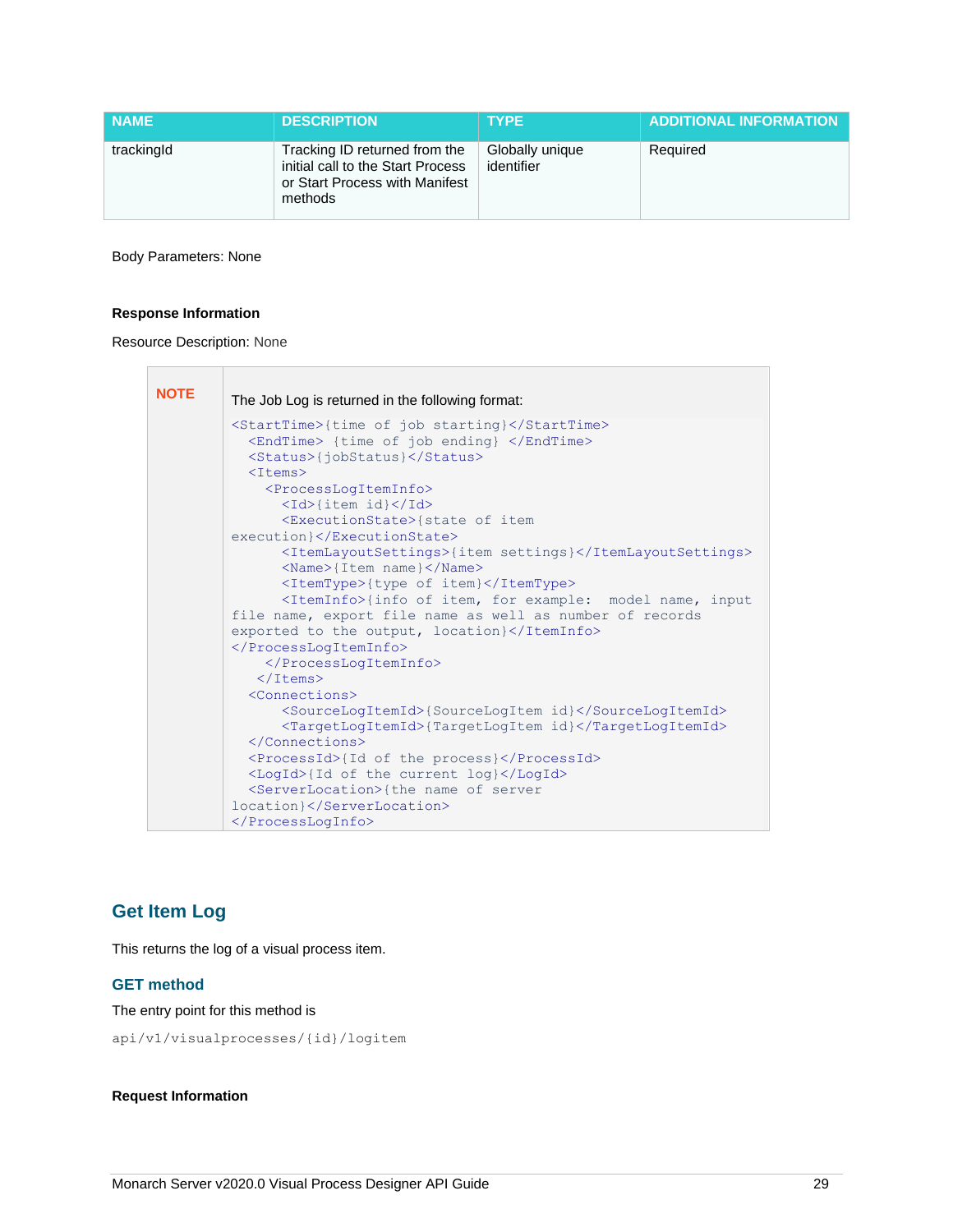The URI parameter is as follows:

| <b>NAME</b> | <b>DESCRIPTION</b>         | <b>TYPE</b> | <b>ADDITIONAL INFORMATION</b> |
|-------------|----------------------------|-------------|-------------------------------|
| ld          | ID of a process log's item | Integer     | Required                      |

Body Parameters: None

#### **Response Information**

Resource Description: None

**NOTE** The Item Log is returned in the following format: <ProcessLogItemInfo> <Id>{item id}</Id> <ExecutionState>{state of item execution}</ExecutionState> <ItemLayoutSettings>{settings of item}</ItemLayoutSettings> <Name>{item name}</Name> <ItemType>{type of item}</ItemType> <ItemInfo>{info of item, for example: the model name, input file name, export file name as well as number of records exported to the output, location}</ItemInfo> </ProcessLogItemInfo>